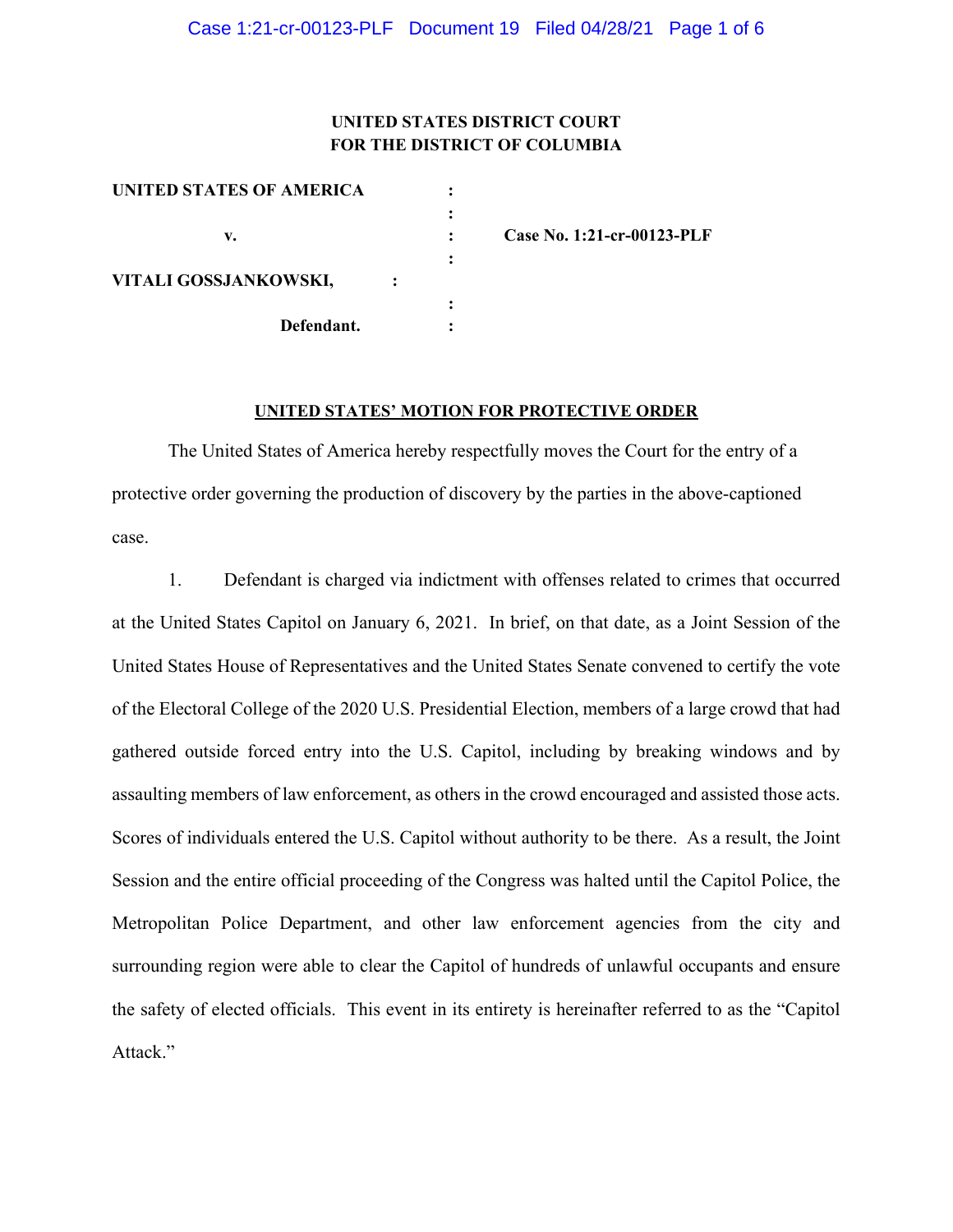# Case 1:21-cr-00123-PLF Document 19 Filed 04/28/21 Page 2 of 6

2. The investigation and prosecution of the Capitol Attack will likely be one of the largest in American history, both in terms of the number of defendants prosecuted and the nature and volume of the evidence. Over 300 individuals have been charged in connection with the Capitol Attack. The investigation continues and the government expects that at least one hundred additional individuals will be charged. While most of the cases have been brought against individual defendants, the government is also investigating conspiratorial activity that occurred prior to and on January 6, 2021. The spectrum of crimes charged and under investigation in connection with the Capitol Attack includes (but is not limited to) trespass, engaging in disruptive or violent conduct in the Capitol or on Capitol grounds, destruction of government property, theft of government property, assaults on federal and local police officers, firearms offenses, civil disorder, obstruction of an official proceeding, possession and use of destructive devices, and conspiracy.

3. Multiple individuals charged or under investigation are: (a) charged or expected to be charged with crimes of violence; (b) associated with anti-government militia organizations and other groups (e.g., Proud Boys, Oathkeepers, Three Percenters, Cowboys for Trump) that deny the legitimacy of the United States government; (c) coordinated and/or participated in the violent events which took place at the Capitol; and (d) have made statements indicating an intention to continue in similar violent endeavors until the current administration is overthrown. Dozens of the individuals charged have been detained pending trial because a judicial officer determined that the release of such person will not reasonably assure the appearance of the person, as required; will endanger the safety of any other person or the community; and/or will pose a risk of obstruction of justice.

2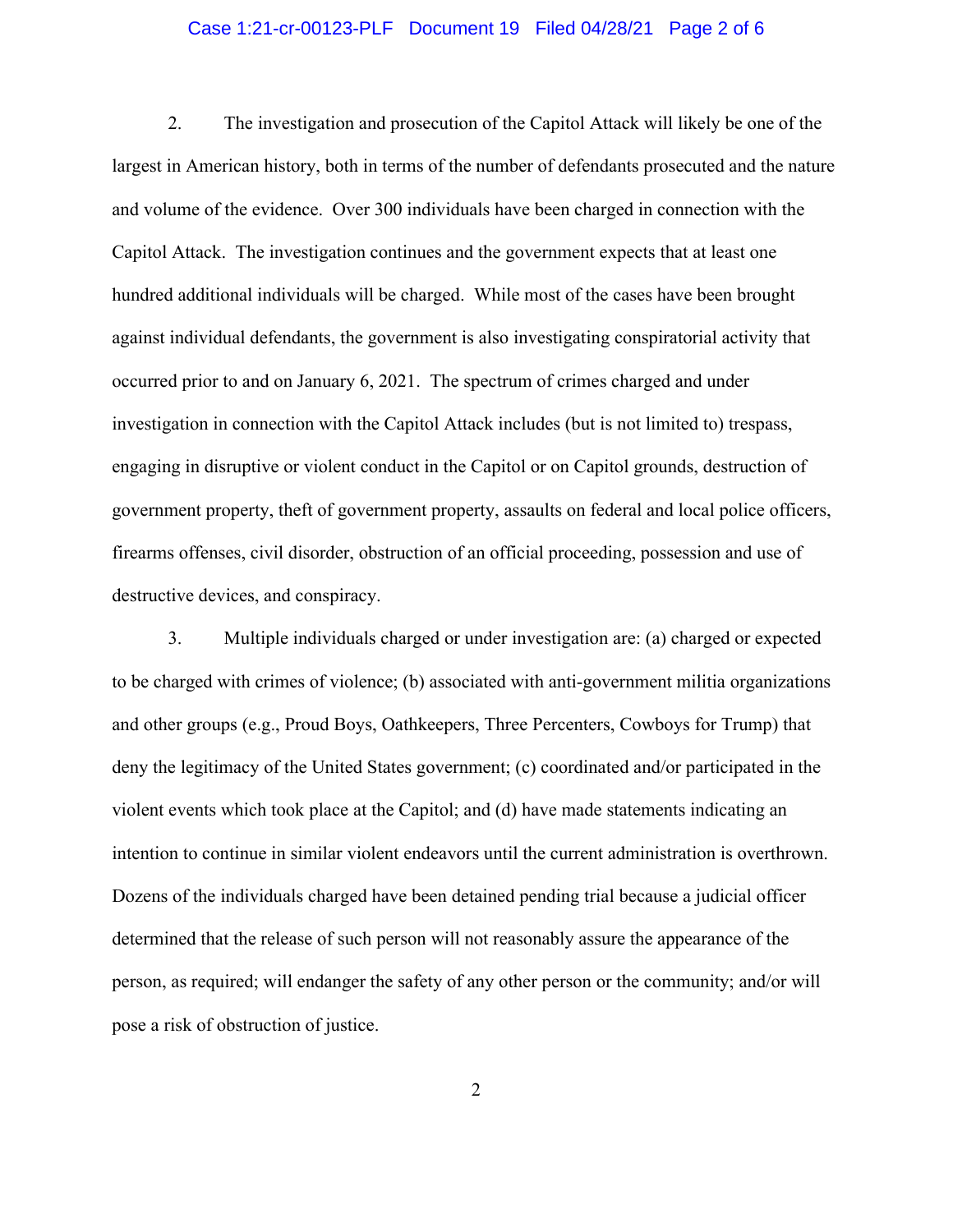# Case 1:21-cr-00123-PLF Document 19 Filed 04/28/21 Page 3 of 6

4. In connection with the above-described cases and on-going investigations, law enforcement and the government have obtained and continue to obtain voluminous amounts of information and evidence relating to both charged and uncharged individuals which may be discoverable pursuant to Federal Rules of Criminal Procedure 16 and 26.2, Local Criminal Rule 5.1(a), the provisions of *Brady v. Maryland*, 373 U.S. 83, 87 (1963), *Giglio v. United States*, 405 U.S. 150, 153-54 (1972), and the Jencks Act, 18 U.S.C. § 3500. By way of illustration, such information and evidence includes but is not limited to: (a) more than 15,000 hours of surveillance and body-worn camera footage from multiple law enforcement agencies; (b) approximately 1,600 electronic devices; (c) the results of hundreds of searches of electronic communication providers; (d) over 210,000 tips; and (e) over 80,000 reports and 93,000 attachments related to law enforcement interviews of suspects and witnesses and other investigative steps.

5. Many of the above-described materials may contain sensitive information, such as (a) personal identity information as identified in Rule 49.1 of the Federal Rules of Criminal Procedure, as well as telephone numbers, email addresses, driver's license numbers, and similar unique identifying information; (b) information regarding the government's confidential sources; (c) information that may jeopardize witness security; (d) contact information for, photographs of, and private conversations with individuals that do not appear to be related to the criminal conduct in this case; (e) medical or mental health information, (f) sources and methods lawenforcement officials have used, and will continue to use, to investigate other criminal conduct related to the publicly filed charges; and  $(g)$  tax returns or tax information. Additional sensitive materials include surveillance camera footage from the U.S. Capitol Police's extensive system of cameras on U.S. Capitol grounds, s*ee* Attachment A (Declaration of Thomas A. DiBiase,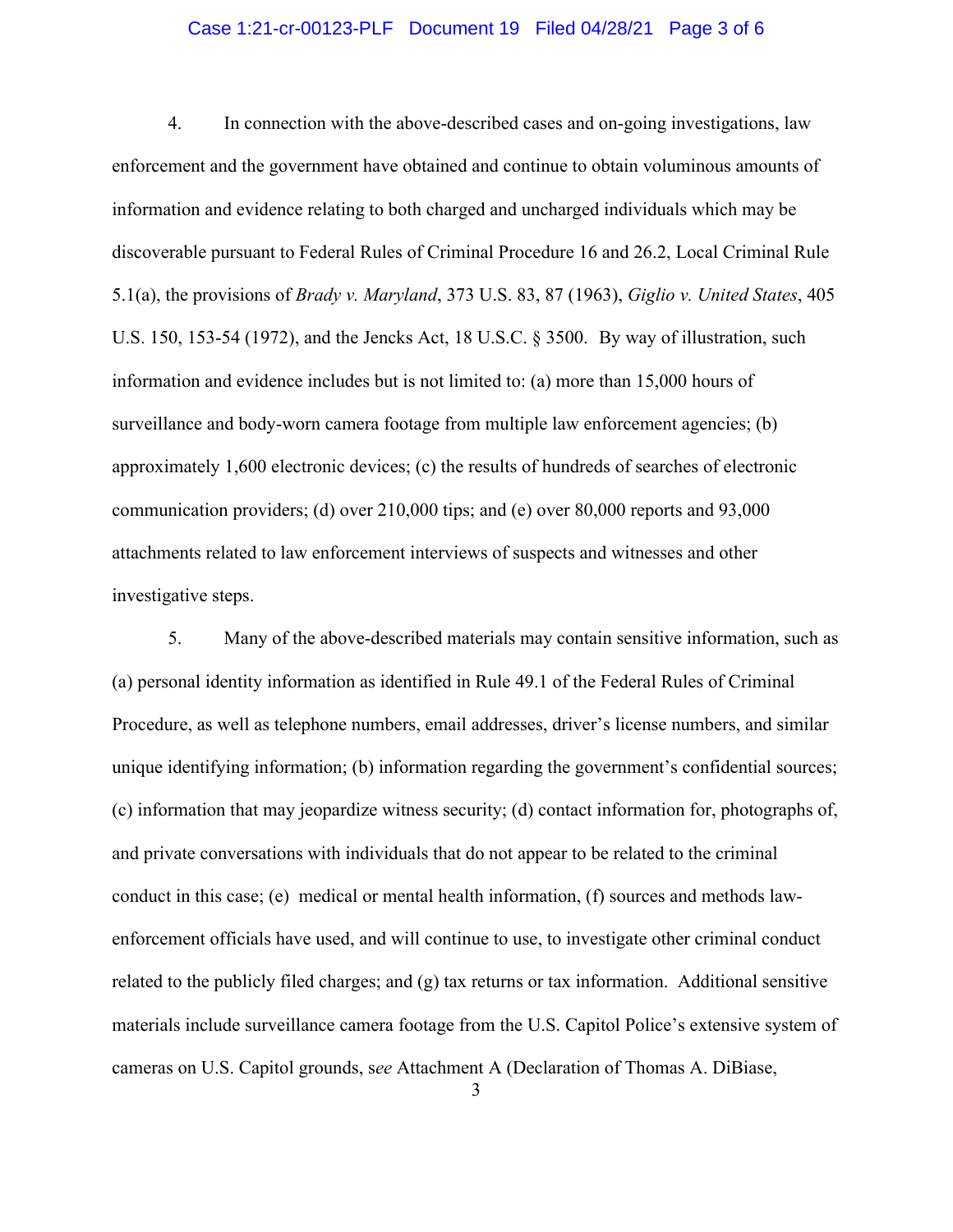# Case 1:21-cr-00123-PLF Document 19 Filed 04/28/21 Page 4 of 6

General Counsel for the United States Capitol Police), and repair estimates obtained from the Architect of the Capitol that constitute procurement information.

6. Under the Federal Rules of Criminal Procedure, a court "may, for good cause, deny, restrict, or defer discovery or inspection, or grant other appropriate relief" relating to discovery by entering a protective order. Fed. R. Crim. P. 16(d)(1). "The burden of showing 'good cause' is on the party seeking the order[.]" *United States v. Cordova*, 806 F.3d 1085, 1090 (D.C. Cir. 2015) (citations and alterations omitted). Once a showing of good cause has been made, the court has relatively unconstrained discretion to fashion an appropriate protective order. *See United States v. O'Keefe*, No. 06-CR-0249, 2007 WL 1239204, at \*2 (D.D.C. Apr. 27, 2007) (describing the court's discretion as "vast"); *Cordova*, 806 F.3d at 1090 ("[A] 'trial court can and should, where appropriate, place a defendant and his counsel under enforceable orders against unwarranted disclosure of the materials which they may be entitled to inspect.'" (quoting *Alderman v. United States*, 394 U.S. 165, 185 (1969)).

7. "Protective orders vary in range and type 'from true blanket orders (everything is tentatively protected until otherwise ordered) to very narrow ones limiting access only to specific information after a specific finding of need.'" *United States v. Bulger*, 283 F.R.D. 46, 52 (D. Mass. 2012). "Courts use protective orders . . . to expedite the flow of discovery in cases involving a large amount of sensitive information." *United States v. Johnson*, 314 F. Supp. 3d 248, 252 (D.D.C. 2018)(internal quotations and citations omitted).

8. Courts also use protective orders when necessary to protect the integrity of ongoing investigations. "[W]here public disclosure of certain materials might officially reveal the sources and methods law-enforcement officials have used, and will continue to use, to investigate other criminal conduct related to the publicly filed charges, courts have found it

4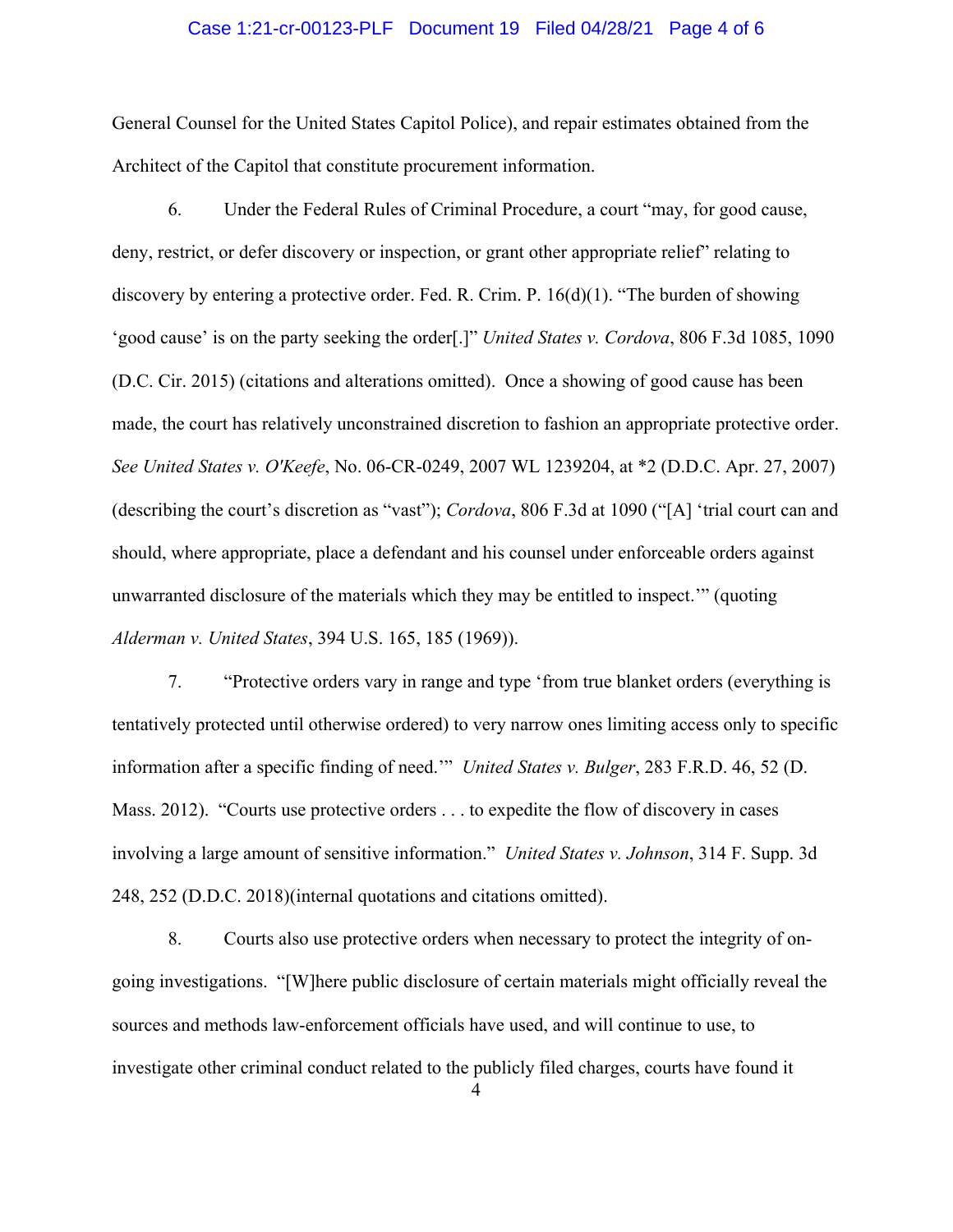# Case 1:21-cr-00123-PLF Document 19 Filed 04/28/21 Page 5 of 6

appropriate to enter a protective order." *United States v. Smith*, 985 F. Supp. 2d 506, 531 (S.D.N.Y. 2013), citing *United States v. Bin Laden*, No. 98–CR–1023, 2001 WL 66393, at \*2 (S.D.N.Y. Jan. 25, 2001)(noting that the court adopted a protective order because dissemination of discovery materials would "jeopardize the ongoing Government investigation into the activities of alleged associates of the Defendants").

9. In determining whether to issue a protective order, courts also take into account "the safety of witnesses and others, a particular danger of perjury or witness intimidation, and the protection of information vital to national security.'" *Cordova*, 806 F.3d at 1090 (citations and alterations omitted). "Considering the type of crime charged helps assess the possible threats to the safety and privacy of the victim. Defendants accused of securities fraud or shoplifting, for instance, may not pose as great a danger to victims as those charged with crimes of violence." *United States v. Dixon*, 355 F. Supp. 3d 1, 4 (D.D.C. 2019). "A long record of convictions for violent crimes may suggest a substantial danger to the safety of others. Similarly, a history of failures to follow court orders may justify a more restrictive protective order." *Id.*

10. In this case, there is good cause to enter the attached proposed protective order. The entry of the order will facilitate the government's ability to provide voluminous discoverable materials expeditiously, while adequately protecting the United States' legitimate interests. The Order is reasonable – In the event of a dispute, the Order authorizes the government to remove or reduce a sensitivity designation after a discussion with defense counsel. Further, whenever the redaction of specified information will resolve the basis for which a sensitivity designation was applied, the Order provides that the United States will agree to redaction, and such redaction will render the materials at issue no longer subject to the Order. In addition, the Order explicitly exempts materials that (1) are, or later become, part of the public court record, (2) were derived

5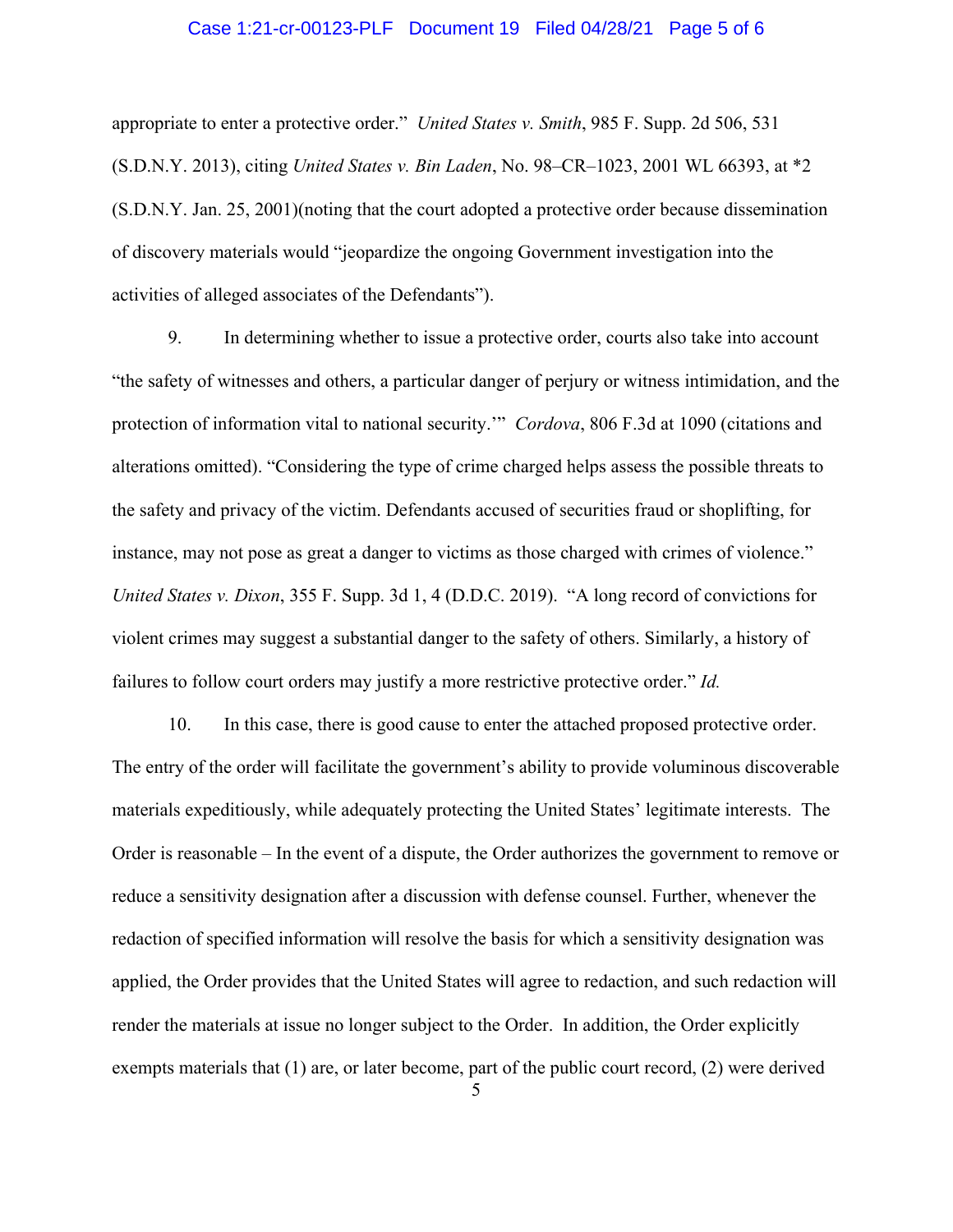# Case 1:21-cr-00123-PLF Document 19 Filed 04/28/21 Page 6 of 6

directly from Defendant or that pertain solely to Defendant – e.g., Defendant's own financial records, telephone records, digital device downloads, social media records, electronic communications, arrest records, and statements to law enforcement, or (3) that the defense obtains by means other than discovery. Finally, the Order is clear that the burden for showing the need for any sensitivity designation always remains with the United States.

11. The government requested Defense counsel's position on the proposed protective order on March 30, 2021. As of this filing, Defense counsel has provided a position.

WHEREFORE, to expedite the government's provision of discoverable materials, and to adequately protect the United States' legitimate interests, the government requests that pursuant to the Court's authority under Fed. R. Crim. P. 16(d)(1), the Court enter the attached proposed order.

Respectfully submitted,

CHANNING D. PHILLIPS Acting United States Attorney DC Bar No. 415793

*/s/ Cara Gardner*  Cara Gardner DC Bar No. 1003793 Assistant United States Attorney 555 4th Street, N.W. Washington, D.C. 20530 (202) 252-7009 cara.gardner@usdoj.gov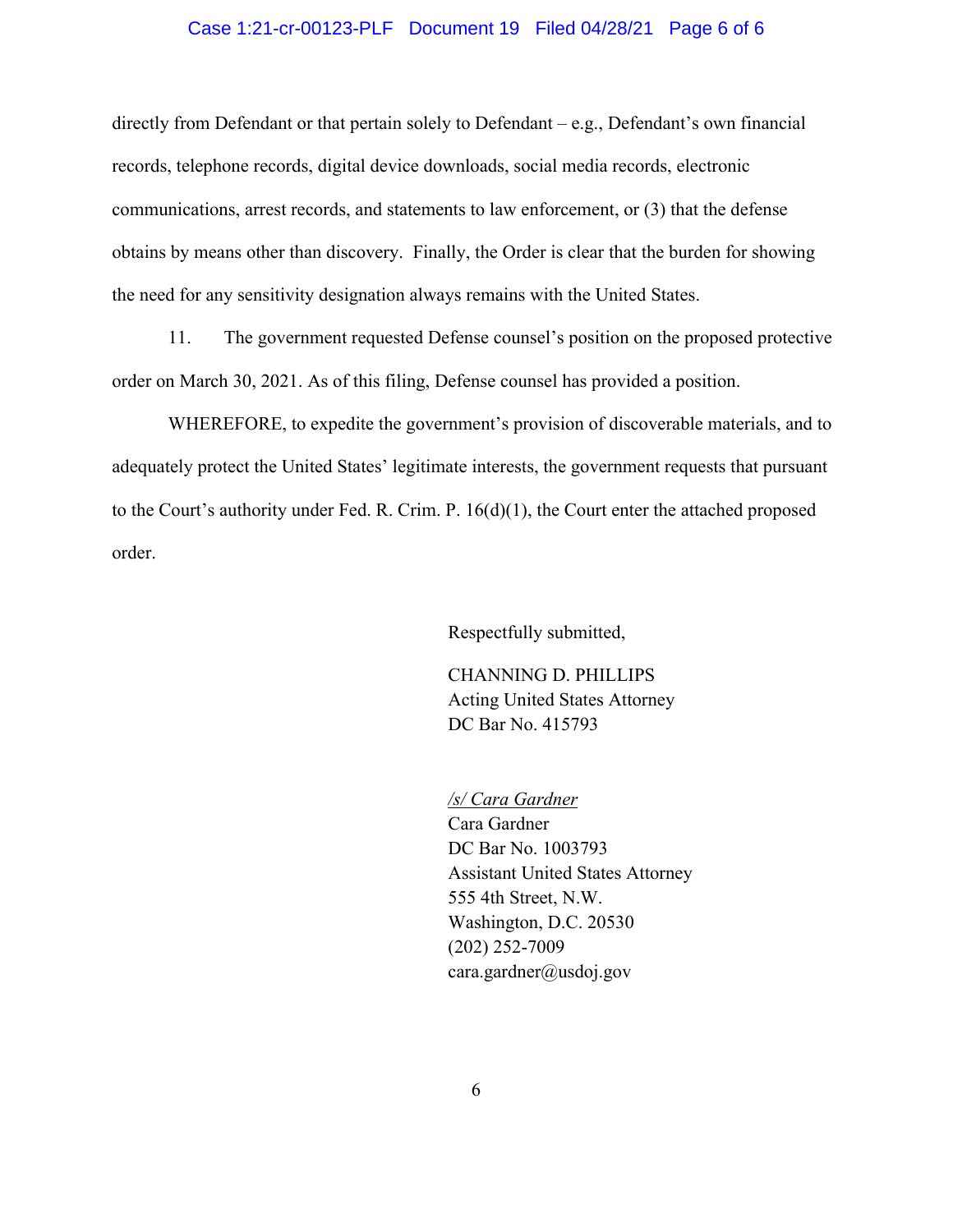# **UNITED STATES DISTRICT COURT FOR THE DISTRICT OF COLUMBIA**

| UNITED STATES OF AMERICA |                            |
|--------------------------|----------------------------|
| v.                       | Case No. 1:21-cr-00123-PLF |
| VITALI GOSSJANKOWSKI,    |                            |
| Defendant.               |                            |

# **PROTECTIVE ORDER GOVERNING DISCOVERY**

To expedite the flow of discovery material between the parties and adequately protect the

United States' legitimate interests, it is, pursuant to the Court's authority under Fed. R. Crim. P.

16(d)(1) and with the consent of the parties, ORDERED:

1. **Materials Subject to this Order.** This Order governs materials provided by the

United States at any stage of discovery during this case and which the United States has

identified as either "Sensitive" or "Highly Sensitive." Examples of materials that the United

States may designate as "Sensitive" or "Highly Sensitive" pursuant to this Order include but are

not limited to:

- a. Personal identity information as identified in Rule 49.1 of the Federal Rules of Criminal Procedure, as well as telephone numbers, email addresses, driver's license numbers, and similar unique identifying information;
- b. Information regarding the government's confidential sources;
- c. Information that may jeopardize witness security;
- d. Contact information for, photographs of, and private conversations with individuals that do not appear to be related to the criminal conduct in this case;
- e. Medical or mental health records;
- f. Sources and methods law-enforcement officials have used, and will continue to use, to investigate other criminal conduct related to the publicly filed charges;
- g. Surveillance camera footage from the U.S. Capitol Police's extensive system of cameras on U.S. Capitol grounds;<sup>1</sup>

 $1$  To be clear, this does not include footage from body worn cameras from other police departments that responded on January 6, 2021, the vast amount of which the United States will *not* designate as Sensitive or Highly Sensitive. (Body worn camera footage will be marked Sensitive or Highly Sensitive only if it contains material described in paragraph one above or for a similar reason not anticipated by this Order.)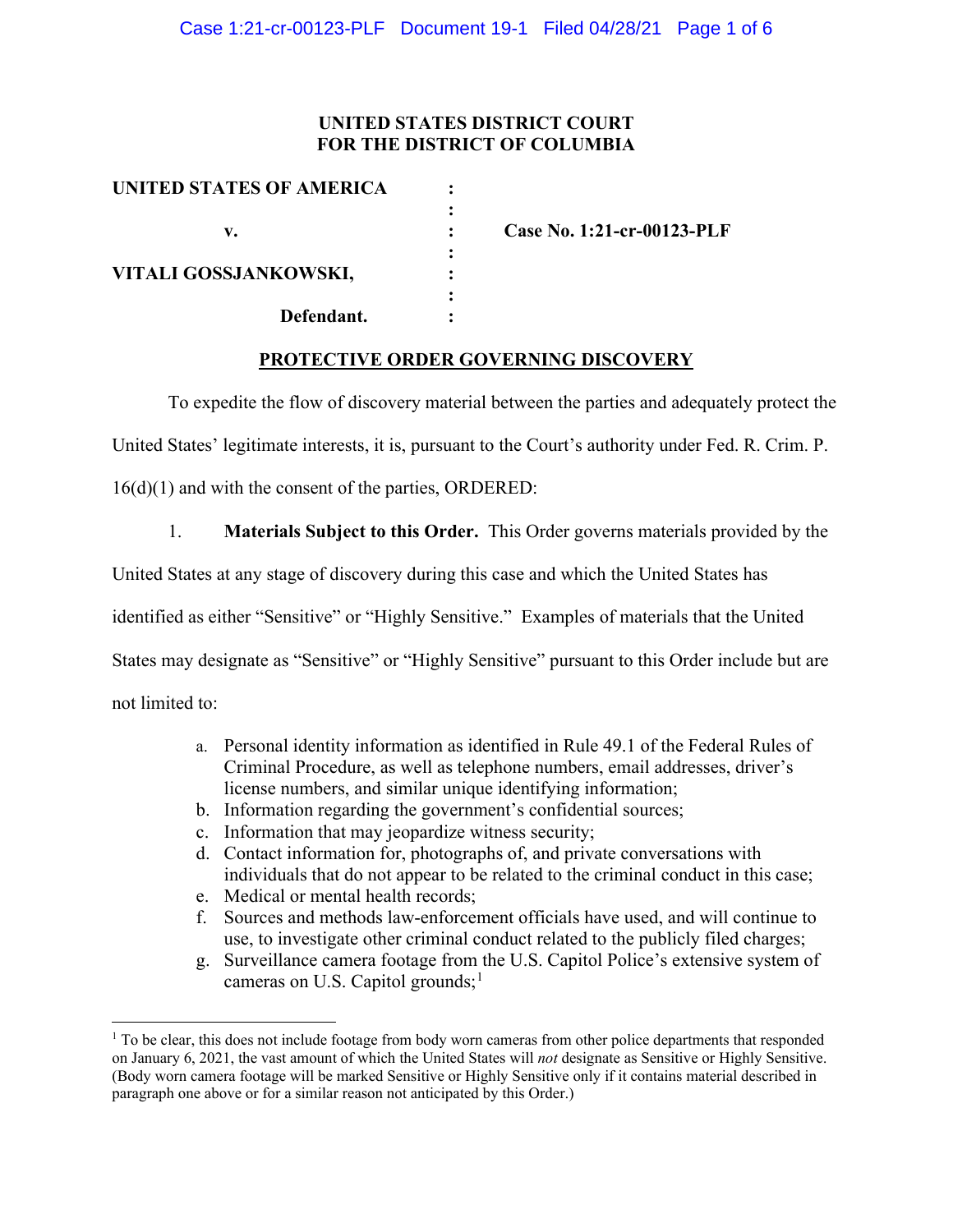- h. Repair estimates from the Architect of the Capitol;
- i. Materials designated as "security information" pursuant 2 U.S.C. §1979; and
- j. Tax returns or tax information.

This Order will not be used to designate materials as Sensitive or Highly Sensitive unless such designation is necessary for one of the reasons stated in this paragraph or for a similar reason not anticipated by this Order. The government agrees to make every effort to provide discovery in a manner that will allow for most discovery to be produced without such designations.

2. **Defendant.** Any reference to "Defendant" herein refers individually to each

defendant identified in the caption above.

3. **Legal Defense Team.** The "legal defense team" includes defense counsel

(defined as counsel of record in this case, including any post-conviction or appellate counsel)

and any attorneys, investigators, paralegals, support staff, and expert witnesses who are advising

or assisting defense counsel in connection with this case.

# 4. **Rules for the Handling of Sensitive and Highly Sensitive Materials.**

- a. **Limitations on Use.** Defendant and the legal defense team may use Sensitive and Highly Sensitive discovery materials solely in connection with the defense of this case and any other case connected to the events at the United States Capitol on January 6, 2021, including any post-conviction or appellate litigation, and for no other purpose, and in connection with no other proceeding, without further order of this Court.
- b. **Limitations on Dissemination.** No Sensitive or Highly Sensitive materials, or the information contained therein, may be disclosed to any persons other than Defendant, the legal defense team, or the person to whom the Sensitive or Highly Sensitive information solely and directly pertains or his/her counsel, without agreement of the United States or prior authorization from the Court.
- c. **Limitations on Reproduction.** Defendant, the legal defense team, and authorized persons shall not copy or reproduce the Sensitive or Highly Sensitive materials except in order to provide copies of the materials for use in connection with this case by Defendant, the legal defense team, the person to whom the Sensitive or Highly Sensitive information solely and directly pertains or his/her counsel, and other persons to whom the Court may authorize disclosure (collectively, "authorized persons").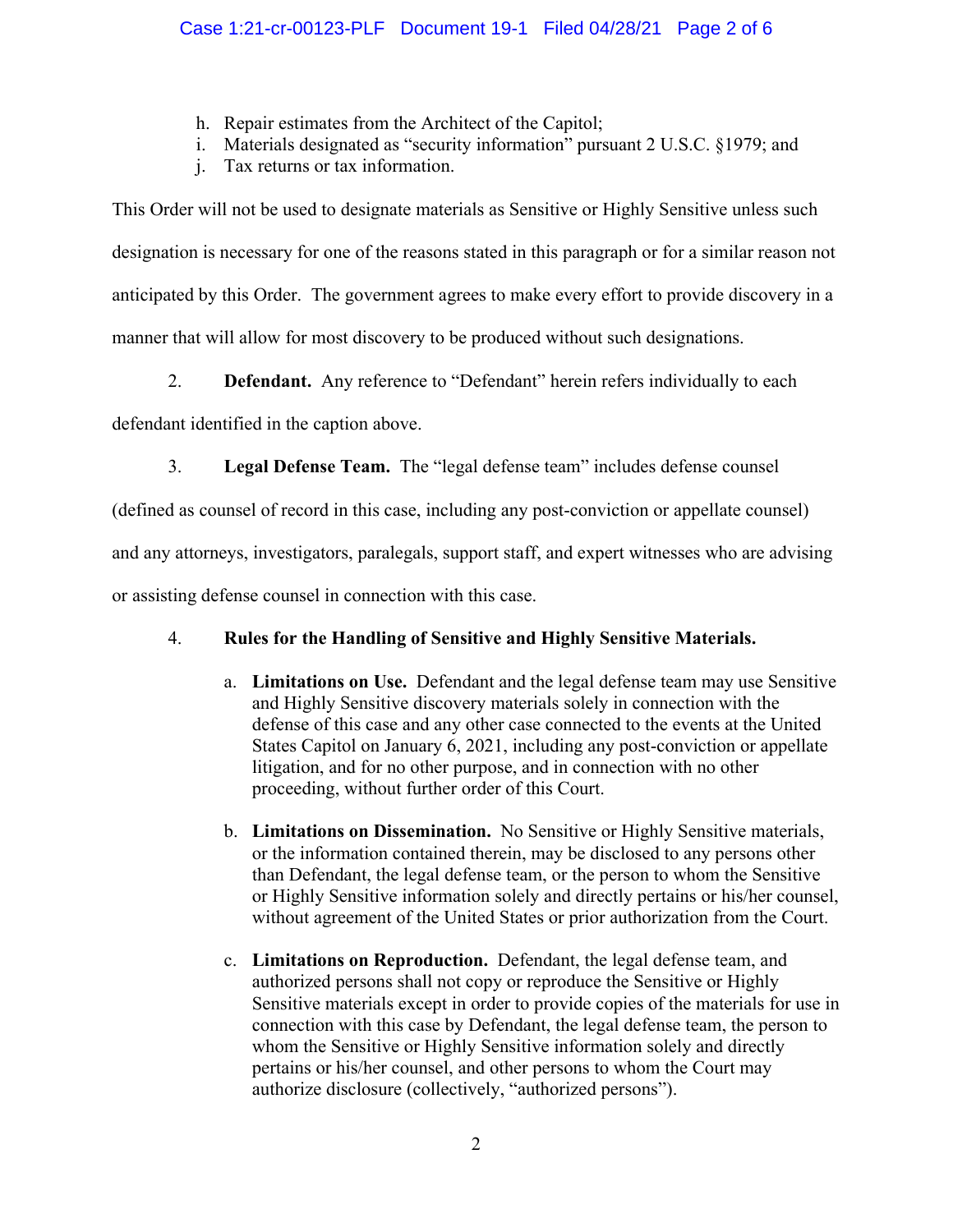If defense counsel provides Defendant access to Sensitive or Highly Sensitive materials, defense counsel must advise Defendant that Defendant may not record any personal identity information as identified in Rule 49.1 of the Federal Rules of Criminal Procedure or any telephone numbers, email addresses, driver's license numbers, and similar unique identifying information. By signing the attached affirmation, Defendant agrees not to do so.

Copies and reproductions, and any notes or records made in relation to the contents of the Sensitive and Highly Sensitive materials, are to be treated in the same manner as the original materials.

- d. **Court Filings.** Absent prior agreement by the parties or permission from the Court, no party shall disclose materials designated as Sensitive or Highly Sensitive in any public filing with the Court. Such materials shall be submitted under seal. The Clerk shall accept for filing under seal any filings so marked by the parties pursuant to this Order.
- e. **Court Hearings.** The restrictions in this Order shall not limit either party in the use of the materials in judicial proceedings in this case. The procedures for use of designated Sensitive and Highly Sensitive materials during any hearing or the trial of this matter shall be determined by the parties and the Court in advance of the hearing or trial. No party shall disclose materials designated Sensitive or Highly Sensitive in open court without agreement by the parties that such materials may be disclosed in open court or prior consideration by the Court.

# 5. **Additional Rules for Handling of Sensitive Materials.** The following

additional terms apply to Sensitive materials:

a. **Storage.** Sensitive materials must be maintained in the custody and control of Defendant, the legal defense team, and authorized persons. This restriction shall not apply to the person to whom the Sensitive information solely and directly pertains or his/her attorney.

# 6. **Additional Rules for Handling of Highly Sensitive Materials.** The following

additional rules apply to Highly Sensitive materials:

a. **Additional Limitations on Dissemination.** Defense counsel may not provide a copy of Highly Sensitive materials to Defendant or permit Defendant to view such materials unsupervised by defense counsel or an attorney, investigator, paralegal, or support staff person employed by defense counsel. The parties agree that defense counsel or an attorney, investigator, paralegal,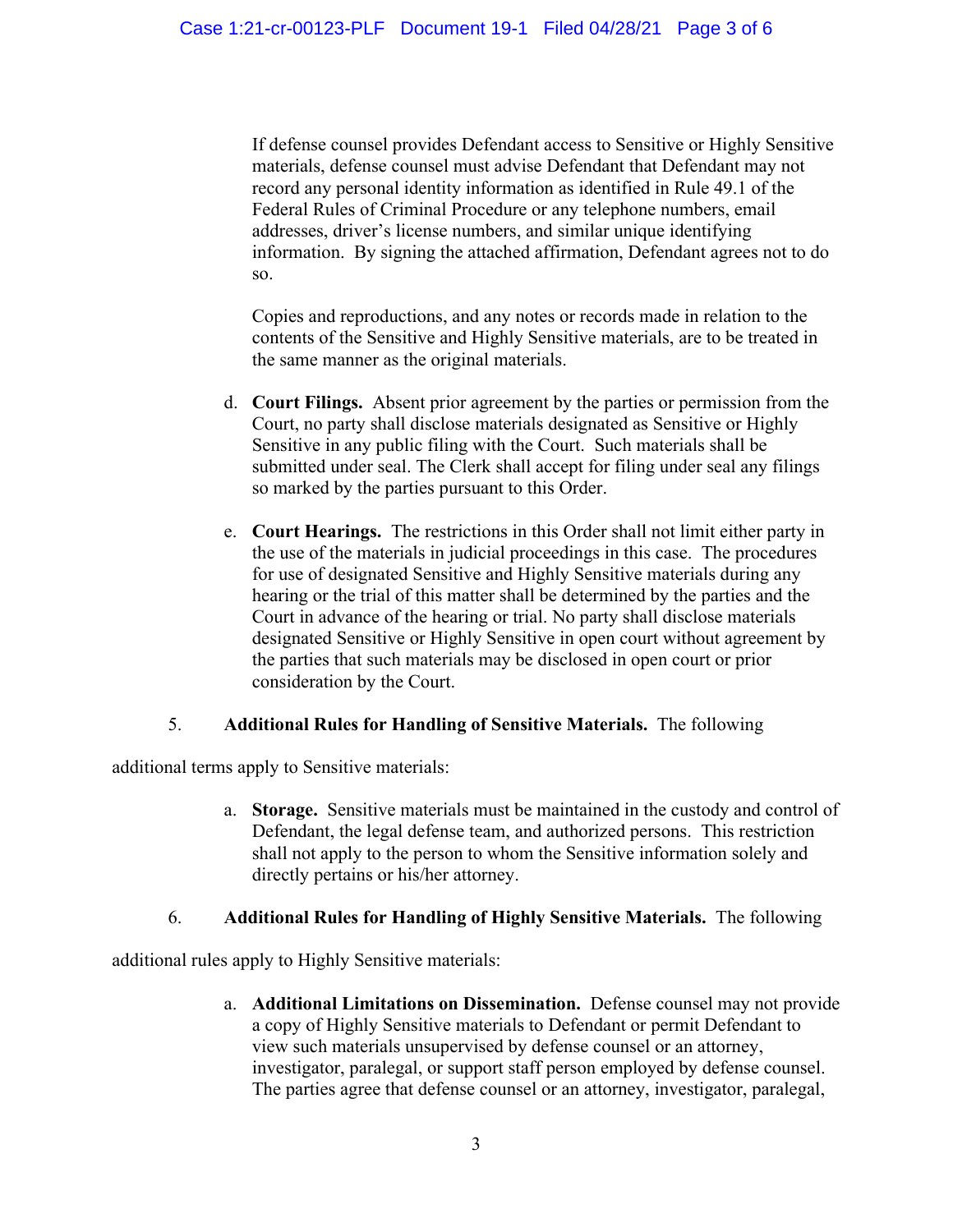or support staff person employed by defense counsel, may supervise Defendant by allowing access to Highly Sensitive materials through a cloudbased delivery system that permits Defendant to view the materials but does not permit Defendant the ability to download; provided that, prior to doing so, defense counsel first provides notice to the United States and allow the United States to file an objection with the Court if no agreement is reached.

- b. **Additional Limitations on Reproduction.** Counsel agrees that prior to showing materials to Defendant designated as Highly Sensitive, counsel or an attorney, investigator, paralegal, or support staff person employed by defense counsel will read Defendant the relevant parts of this Order, and remind Defendant of the consequences of violating the Order. If Defendant takes notes regarding Highly Sensitive materials, counsel or an attorney, investigator, paralegal, or support staff person employed by defense counsel must take reasonable steps to determine whether Defendant has copied any personal identity information as identified in Rule 49.1 of the Federal Rules of Criminal Procedure or any telephone numbers, email addresses, driver's license numbers, and similar unique identifying information.
- c. **Storage.** Highly Sensitive materials must be maintained in the custody and control of the legal defense team and authorized persons. This restriction shall not apply to the person to whom the Highly Sensitive information solely and directly pertains or his/her attorney.

7. **Viewing by Incarcerated Defendants.** If Defendant is in the custody of the

United States Marshals Service, defense counsel is authorized to provide a copy of discovery materials to the appropriate point of contact so that the defendant can view the discovery materials, subject to the terms of this Order.

8. **Disputes.** The parties shall make a good faith effort to resolve any dispute about a sensitivity designation before requesting the Court's intervention. The United States may agree to remove or reduce a sensitivity designation without further order of this Court. Whenever the redaction of specified information will resolve the basis for which a sensitivity designation was applied, the United States will agree to redaction, and such redaction will render the materials no longer subject to this Order. Any agreement to reduce or remove a sensitivity designation or to redact specific information shall be memorialized in writing.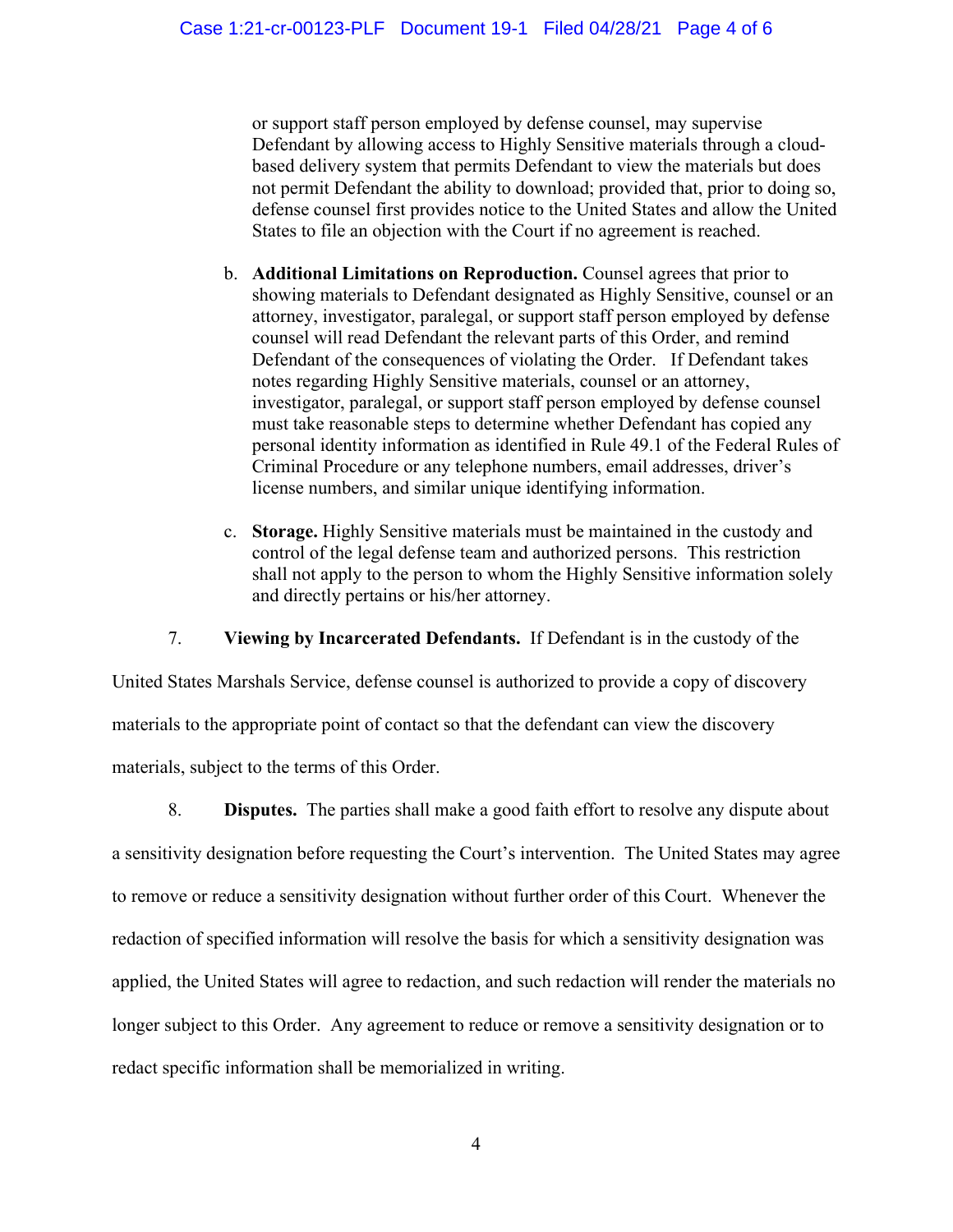# Case 1:21-cr-00123-PLF Document 19-1 Filed 04/28/21 Page 5 of 6

9. **Modification Permitted.** Nothing in this Order shall prevent any party from seeking modification of this Order nor prevent the defense from contesting a sensitivity designation. The parties agree that the burden of demonstrating the need for a protective order remains with the government at all times.

10. **Failure not Waiver.** The failure by the United States to designate any materials as Sensitive or Highly Sensitive upon disclosure shall not constitute a waiver of the United States' ability to later designate the materials as Sensitive or Highly Sensitive but the government must separately identify and memorialize the changed status of those materials in writing.

11. **Automatic Exclusions from this Order.** This Order does not apply to materials that:

- a. Are, or later become, part of the public court record, including materials that have been received in evidence in this or other public trials or hearings;
- b. Were derived directly from Defendant or that pertain solely to Defendant. Examples of such materials include Defendant's own financial records, telephone records, digital device downloads, social media records, electronic communications, arrest records, and statements to law enforcement; <sup>2</sup> and
- c. Materials that the defense obtains by means other than discovery.
- 12. **Government's Discovery Obligations.** Nothing in this Order modifies the

United States' obligations at any stage of discovery in this case pursuant to Federal Rules of

Criminal Procedure 16 and 26.2, Local Criminal Rule 5.1, 18 U.S.C. § 3500 (the Jencks Act),

and the government's general obligation to produce exculpatory and impeachment information in

criminal cases.

 $2$  Discoverable materials that were derived directly from Defendant or that pertain solely to Defendant are exempt from this Order regardless of whether the United States has designated any such materials as "Sensitive" or "Highly Sensitive" because the same materials are being provided or made available to co-defendants or other persons charged in connection with the events at the United States Capitol on January 6, 2021.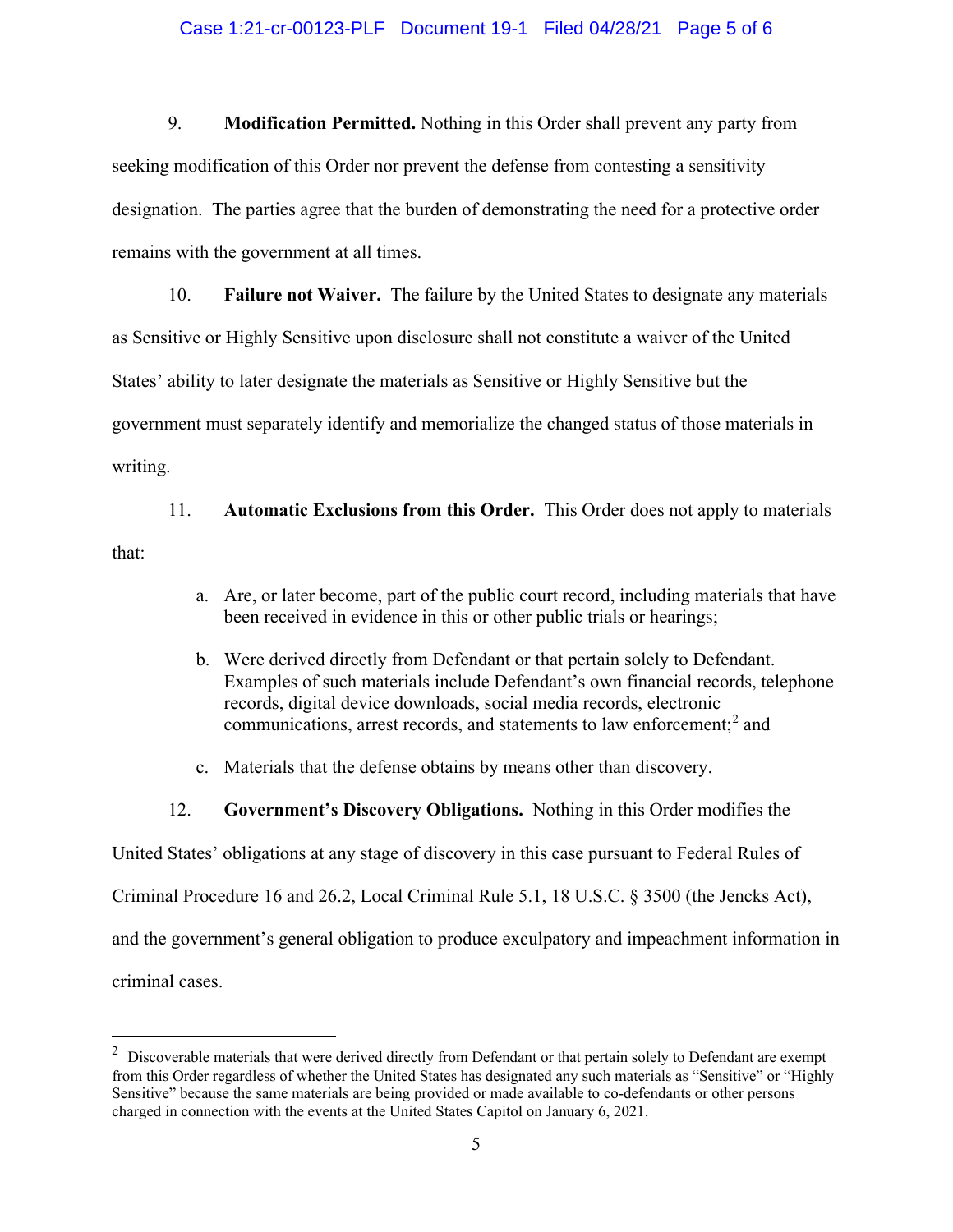# Case 1:21-cr-00123-PLF Document 19-1 Filed 04/28/21 Page 6 of 6

13. **Defense Counsel's Obligations.** Defense counsel must provide a copy of this Order to, and review the terms of this Order with, members of the legal defense team, Defendant, and any other person, before providing them access to Sensitive or Highly Sensitive materials. Defense counsel must obtain a fully executed copy of Attachment A before providing Defendant access to Sensitive or Highly Sensitive materials, and must file a copy with the Court within one week of execution.

14. **No Ruling on Discoverability or Admissibility**. This Order does not constitute a ruling on the question of whether any particular material is properly discoverable or admissible and does not constitute any ruling on any potential objection to the discoverability or admissibility of any material.

15. **Duration.** The terms of this Order shall remain in effect after the conclusion of this case and the parties shall be bound by it unless otherwise ordered by the Court.

**SO ORDERED** this \_\_\_\_\_ day of \_\_\_\_\_\_\_\_\_\_, 2021.

HONORABLE PAUL L. FRIEDMAN United States District Judge

\_\_\_\_\_\_\_\_\_\_\_\_\_\_\_\_\_\_\_\_\_\_\_\_\_\_\_\_\_\_\_\_\_\_\_\_\_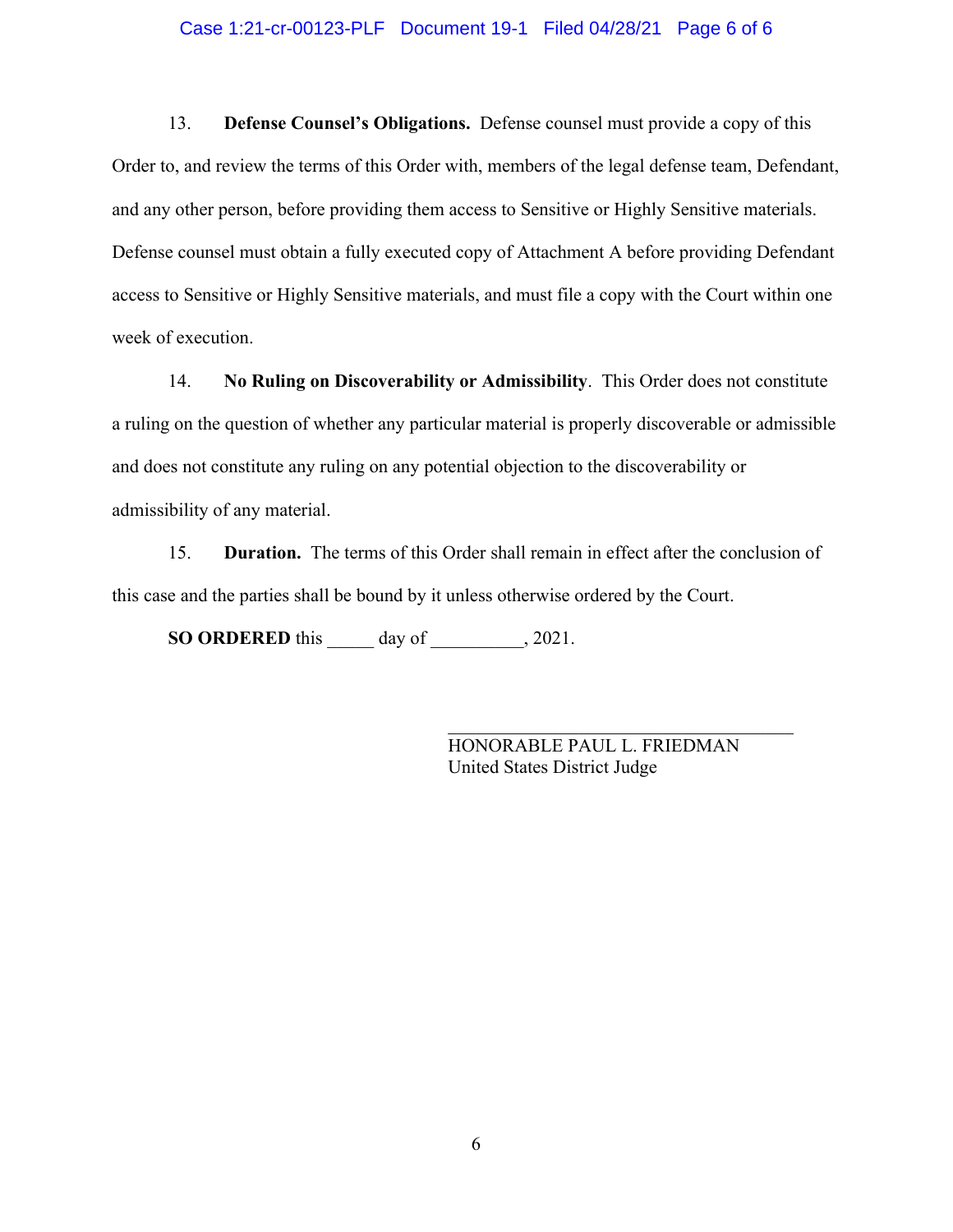# **DECLARATION OF THOMAS A. DIBIASE**

I, Thomas A. DiBiase, have personal knowledge of the following facts and will testify to them, if called to do so:

- 1. I have been the General Counsel for the United States Capitol Police ("USCP" or "Department") since August of 2020. From October 2019 to August of 2020, I served as the Acting General Counsel, and from April of 2010 to October of 2019, I served as the Deputy General Counsel. Between 1991 and 2010, I worked as a litigator at two District of Columbia law firms and served for 12 years as an Assistant United States Attorney at the United States Attorney's Office for the District of Columbia.
- 2. As part of my duties at the USCP, I have authorized the release of camera footage from the Department's extensive system of cameras on U.S. Capitol Grounds ("Grounds"). These cameras, part of a sophisticated closed circuit video (CCV) system, are resident both inside and outside the buildings including the U.S. Capitol itself and the other Congressional office buildings on the Grounds. This CCV system provides the backbone of the security for the U.S. Capitol Grounds. The CCV system is monitored by sworn police officers 24-7 in our Command Center and is relied upon to provide real time information regarding any incident occurring on the Grounds. The first step whenever an incident occurs is for the Command Center to pull up the CCV cameras closest to the incident. This enables the Department to have a real-time view of the incident and provides an additional layer of safety for our officers when responding to any incident.
- 3. Access to this CCV system is strictly limited. Because the system is a closed circuit, access to the cameras only occurs from dedicated workstations and monitors located in a handful of locations on the Grounds. Our system is not "in the cloud" and may not be monitored or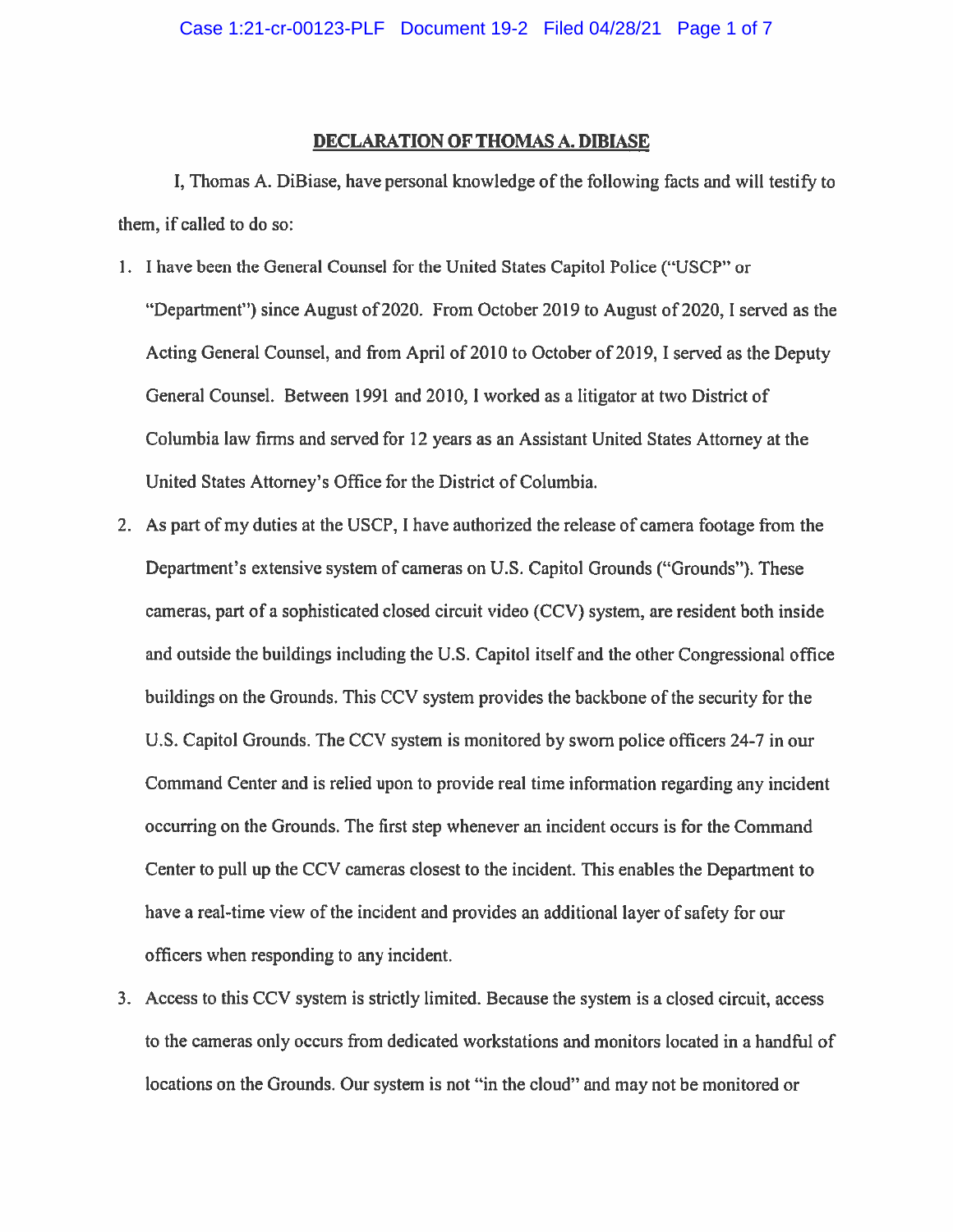# Case 1:21-cr-00123-PLF Document 19-2 Filed 04/28/21 Page 2 of 7

hacked by anyone not connected via a dedicated workstation and monitor.

- 4. The disclosure of any footage from these cameras is strictly limited and subject to a policy that regulates the release of footage. Per Department Directive 1000.002, Retrieval of Archived Video (see Attachment 1), the release of any footage from the Department's CCV system must be approved by the Assistant Chief of Police for Operations, the Department's second highest sworn officer. The Directive notes that, "[t]he Capitol Police Board [which oversees the USCP] directed that cameras would only be used for matters related to national security and legitimate law enforcement purposes (e.g., serious crimes). The [Assistant Chief of Police for Operations] is the sole authority for the approval of any and all requests for archived video footage...." The Directive goes on to note that, "[v] ideo footage received through an approved request shall not be delivered, copied, or transmitted to anyone other than necessary parties (e.g., court, General Counsel) without approval from the [Assistant] Chief of Police for Operations]."
- 5. There is a specific Department form, a CP-411 (Attachment 2), which must be completed and signed by several officials including the Assistant Chief of Police for Operations before any camera footage can be released.
- 6. As part of my duties as General Counsel and my prior duties as the Deputy General Counsel, I have often been consulted regarding the release of camera footage. The Office of the General Counsel has consistently taken a restrictive view of releasing camera footage in cases other than serious crimes or national security. We regularly deny footage to civil plaintiffs who may have been involved in accidents on the Grounds unless they involved serious injuries or death. (Even in those cases, I have only approved an attorney or investigator coming to the USCP and viewing the footage in our offices with a USCP

 $\overline{\mathbf{c}}$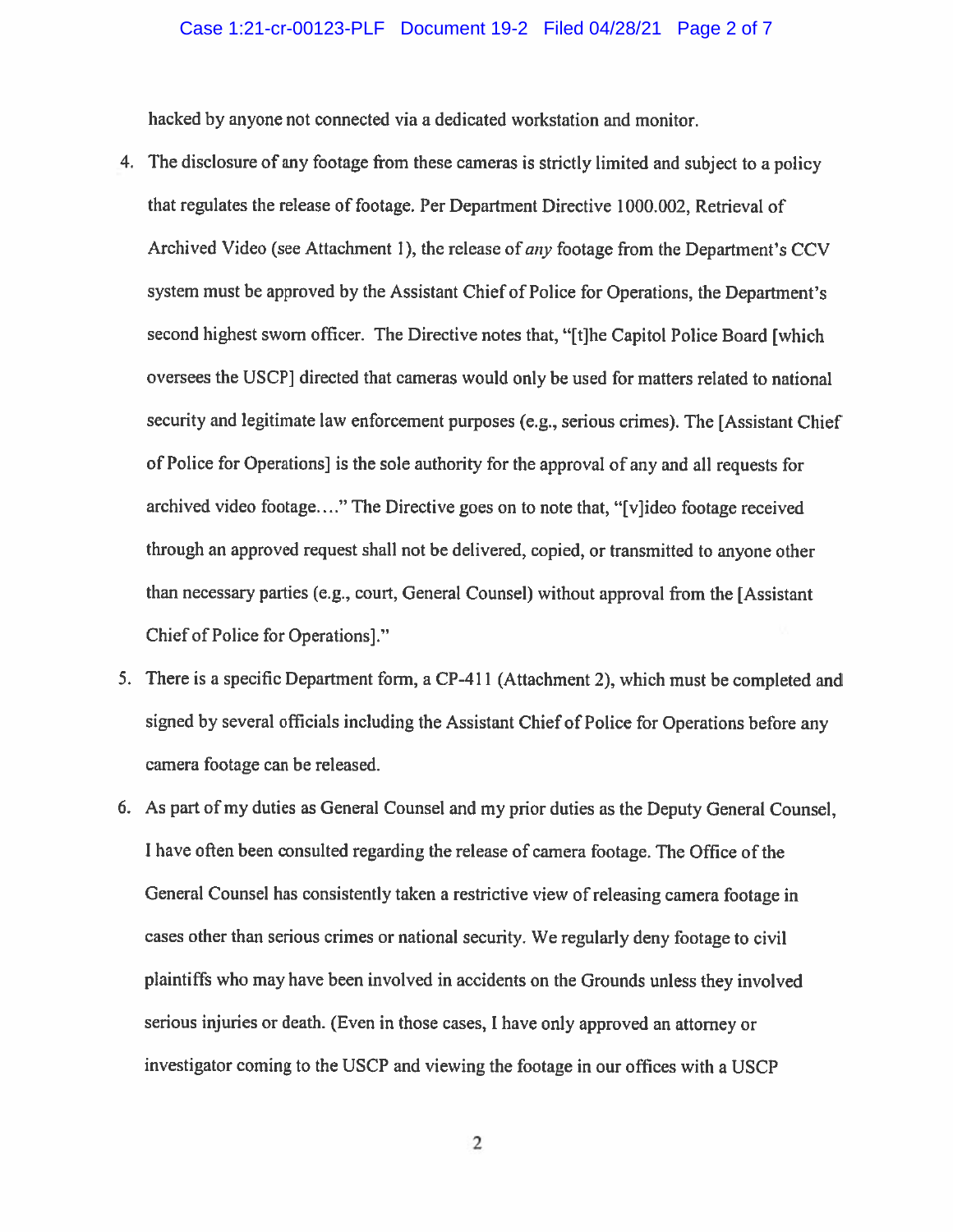# Case 1:21-cr-00123-PLF Document 19-2 Filed 04/28/21 Page 3 of 7

employee present.) We are also often asked for camera footage related to non-USCP administrative investigations, and we generally do not provide that footage. We will, however, allow investigators from agencies with which we regularly work, such as the Architect of the Capitol, to view such footage in the presence of a USCP employee. Even a member of Congress looking to view footage of our officers' interactions with his staff had to come to our office and view the footage with our employees present.

- 7. In 2014, the USCP, with the assistance of the District of Columbia's Office of the Attorney General (OAG), litigated the release of USCP camera footage in Driving under the Influence ("DUI") cases. The Department successfully argued that any footage of a DUI defendant, including arrest footage and footage of the defendant being processed in our prisoner processing area, should be subject to a protective order. Since 2015 the Department provides any relevant DUI arrest footage to the OAG who in turn provides it to the defendant subject to a protective order. (A sample protective order in a DUI case along with a sample motion is attached as Attachments 3 and 4.) As noted in this protective order, an attorney for a DUI defendant "may only show the street video to the defendant and any investigators working on this case and shall not share street video nor show it to any other person not directly affiliated with this case...." (Attachment 3 at 1.) The order further notes that the attorney for a DUI defendant may not "reproduce, share, disseminate, nor discuss with any person not named in this Order, the depictions shown in the video; and ... must return the street video to the [OAG] after the later of a plea, trial or sentencing in the above-entitled case." Id.
- 8. As noted in the motion for these protective orders, the OAG argues that:

Here, the release of Capitol security street videos could compromise USCP's ability to protect the Capitol. The USCP's primary mission is to police the United States Capitol Buildings and Grounds, and it has the power to enforce the laws of the District of Columbia pursuant to 2 U.S.C. §1961. As part of its policing

 $\overline{3}$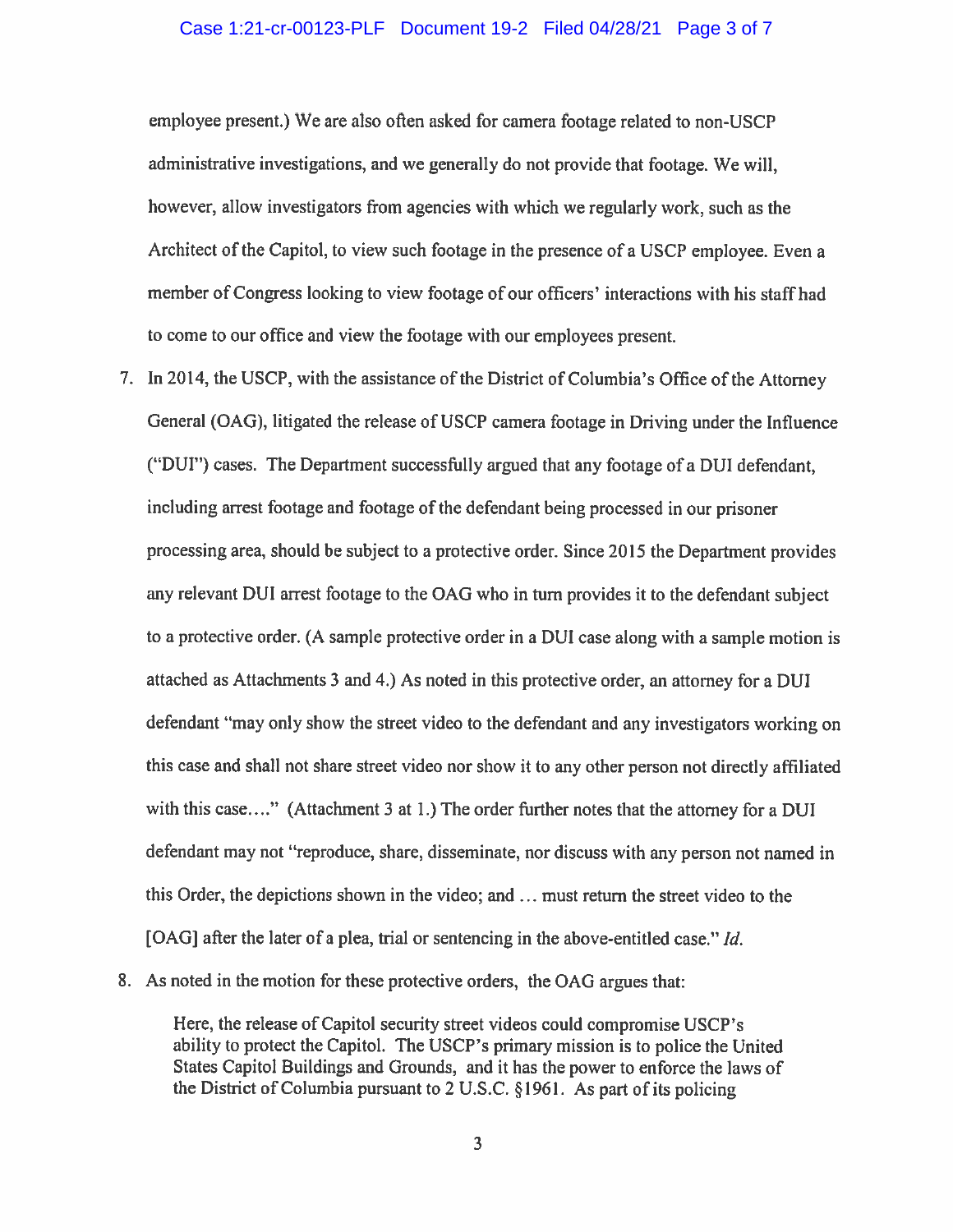responsibilities, the USCP maintains and controls a series of video surveillance cameras throughout the Capitol Grounds. The purpose of the cameras is to assist in the maintenance of national security by detecting threats to U.S. Congressmen. their staff, and constituents, deterring and preventing terrorism, and providing for the safety and security of the Capitol Buildings and Grounds. The cameras are generally not used to collect evidence in criminal matters.

(Attachment 4 at 3.)

- 9. It is my understanding that these protective orders are regularly signed by District of Columbia Superior Court judges, and the USCP has provided hundreds of videos pursuant to these orders since 2015.
- 10. I am familiar with the production of camera footage related to the attempted insurrection at the U.S. Capitol on January 6, 2021. Soon after the events of January 6, the Department knew that its footage of the riots would be essential to both the criminal prosecutions arising out of the events as well as to assist Congress and possibly other entities to understand how such a vast breach of security could occur. The Department immediately preserved all the footage from that date, starting at noon and continuing until 8:00 p.m.<sup>1</sup> This footage<sup>2</sup> was then provided to two distinct groups: Congressional entities and non-Congressional entities.
- 11. The two main Congressional entities that requested the eight hours of footage were the Senate Rules Committee ("Rules") and the Committee on House Administration ("CHA"). Rules and CHA are the primary oversight bodies of the USCP, and the Department provided the total footage from the eight-hour period to them.<sup>3</sup> In addition, in response to a request from the House of Representatives General Counsel, the Department provided numerous

<sup>&</sup>lt;sup>1</sup> Without affirmative preservation, all Department footage is automatically purged within 30 days.

<sup>&</sup>lt;sup>2</sup> The total of footage provided is over 14,000 hours.

<sup>&</sup>lt;sup>3</sup> In response to later requests from both committees, the Department provided footage from the entire 24-hour period for January 6, 2021.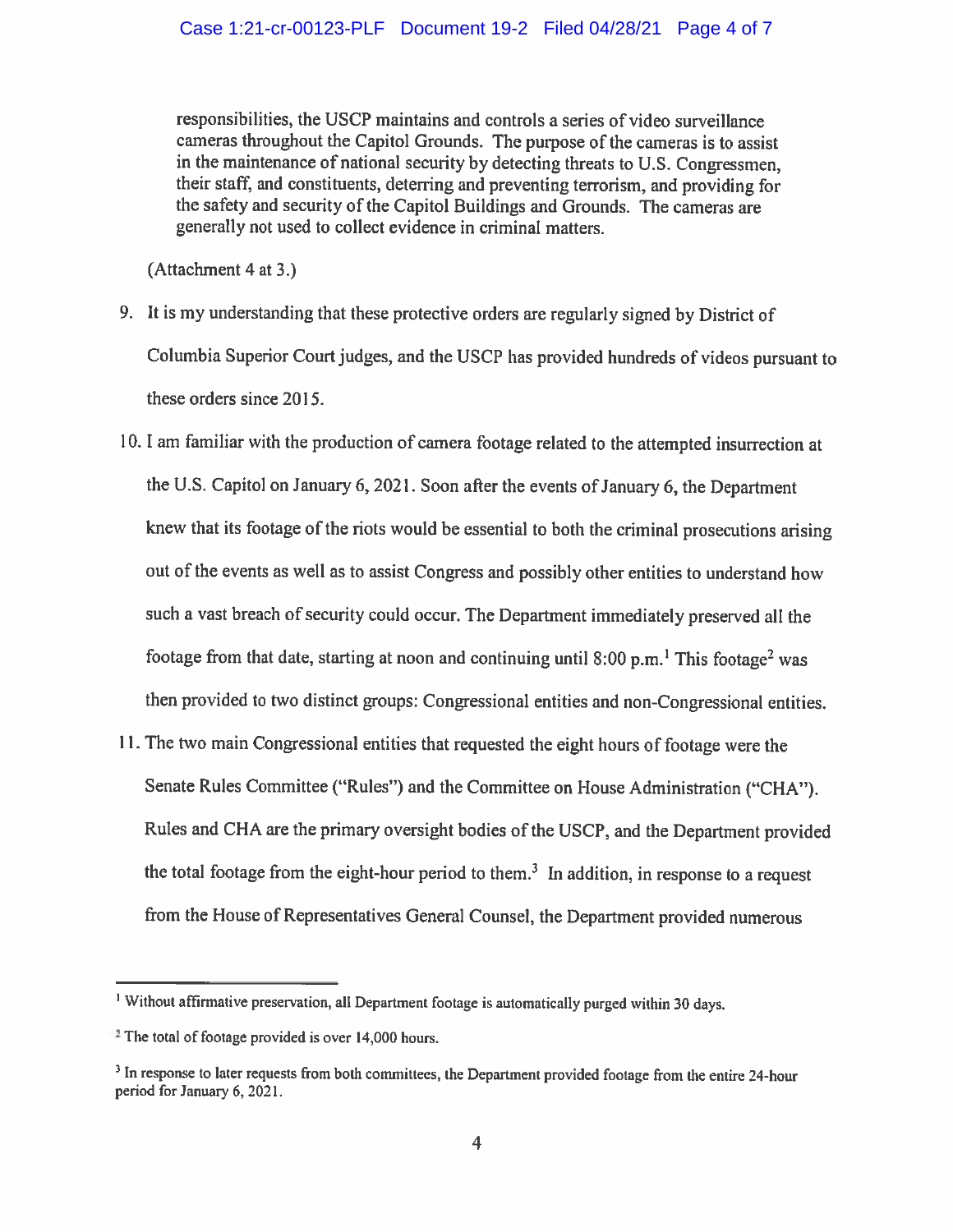# Case 1:21-cr-00123-PLF Document 19-2 Filed 04/28/21 Page 5 of 7

clips from our footage to the House Impeachment Managers who were prosecuting the case against former President Donald J. Trump.

- 12. The Department also provided the complete footage from the eight-hour period to two non-Congressional entities, the Federal Bureau of Investigation ("FBI") and the D.C. Metropolitan Police Department ("MPD"), to assist in the investigation and prosecution of the cases arising out of the events of January 6,  $2021<sup>4</sup>$ . It is our understanding that it is this footage for which the United States now seeks a protective order. When the Department provided its CCV camera footage to the FBI and MPD, it did so subject to several restrictions. The footage was: (a) to remain in the legal control of the USCP; (b) not to be subject to the Freedom of Information Act; and (c) to be returned to the USCP at the conclusion of any investigation. These restrictions did not apply to any footage used as "evidence or discovery as part of any prosecution of any criminal offense." (Attachment 5 at 1, and Attachment 6 at 1.
- 13. The Department has not provided this footage to any other entity other than those listed above. Any public release of this footage, to the extent there has been, is not because of any authorized release by the USCP. (Note that the use of footage by the House Impeachment managers during the trial was permitted since, as a part of the Legislative Branch, the House Impeachment managers have a right to use footage from our cameras for impeachment processes similar to what would be show in a court of law.) It is important to note the wealth of publicly available footage that comes from non-USCP sources such as social media posts, footage recovered from indicted or arrested insurrectionists and footage from body worn cameras from other police departments that responded on January 6, 2021. Notably,

<sup>&</sup>lt;sup>4</sup> The Department has provided a very limited number of video clips to the U.S. Attorney's Office for the District of Columbia for an investigation related to potential January 5<sup>th</sup> incidents.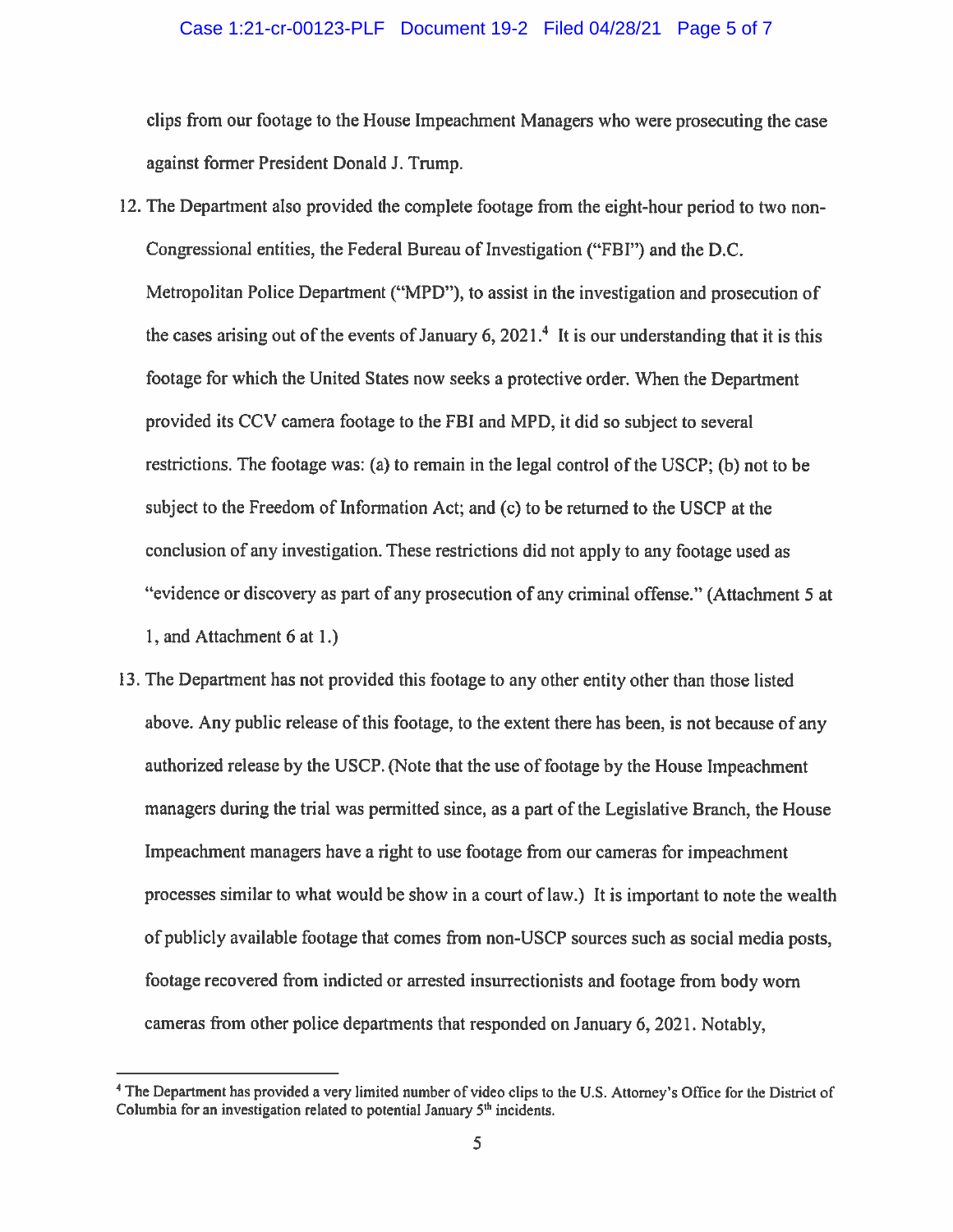# Case 1:21-cr-00123-PLF Document 19-2 Filed 04/28/21 Page 6 of 7

published footage that contains sound is not from USCP, as our CCV system does not record sound. Further, USCP officers do not wear body cameras, and thus any published body-worn camera footage is from other police departments.

- 14. The Department has significant concerns with the release of any of its footage to defendants in the Capitol attack cases unless there are safeguards in place to prevent its copying and dissemination. The Department is aware of efforts made before January 6, 2021, by such defendants and others, to gather information regarding the interior of the U.S. Capitol, including references to the tunnels below the Grounds and maps of the building's layout. which information is generally not publically available.<sup>5</sup> Our concern is that providing unfettered access to hours of extremely sensitive information to defendants who have already shown a desire to interfere with the democratic process will result in the layout, vulnerabilities and security weaknesses of the U.S. Capitol being collected, exposed and passed on to those who might wish to attack the Capitol again.
- 15. Pursuant to 2 U.S.C. § 1979, USCP information designated as "security information" may only be released with the approval of the Capitol Police Board. Security information is defined as information that:
	- (1) is sensitive with respect to the policing, protection, physical security, intelligence, counterterrorism actions, or emergency preparedness and response relating to Congress, any statutory protectee of the Capitol Police, and the Capitol buildings and grounds; and
	- (2) is obtained by, on behalf of, or concerning the Capitol Police Board, the Capitol Police, or any incident command relating to emergency response.
- 16. At this juncture, the Department in consultation with the Capitol Police Board, has designated only a small subset, consisting of less than 17 hours of footage, as "security"

<sup>&</sup>lt;sup>5</sup> Indeed, the Architect of the Capitol treats its "blueprints" of the Capitol as "security information" under 2 U.S.C. §1979, see below.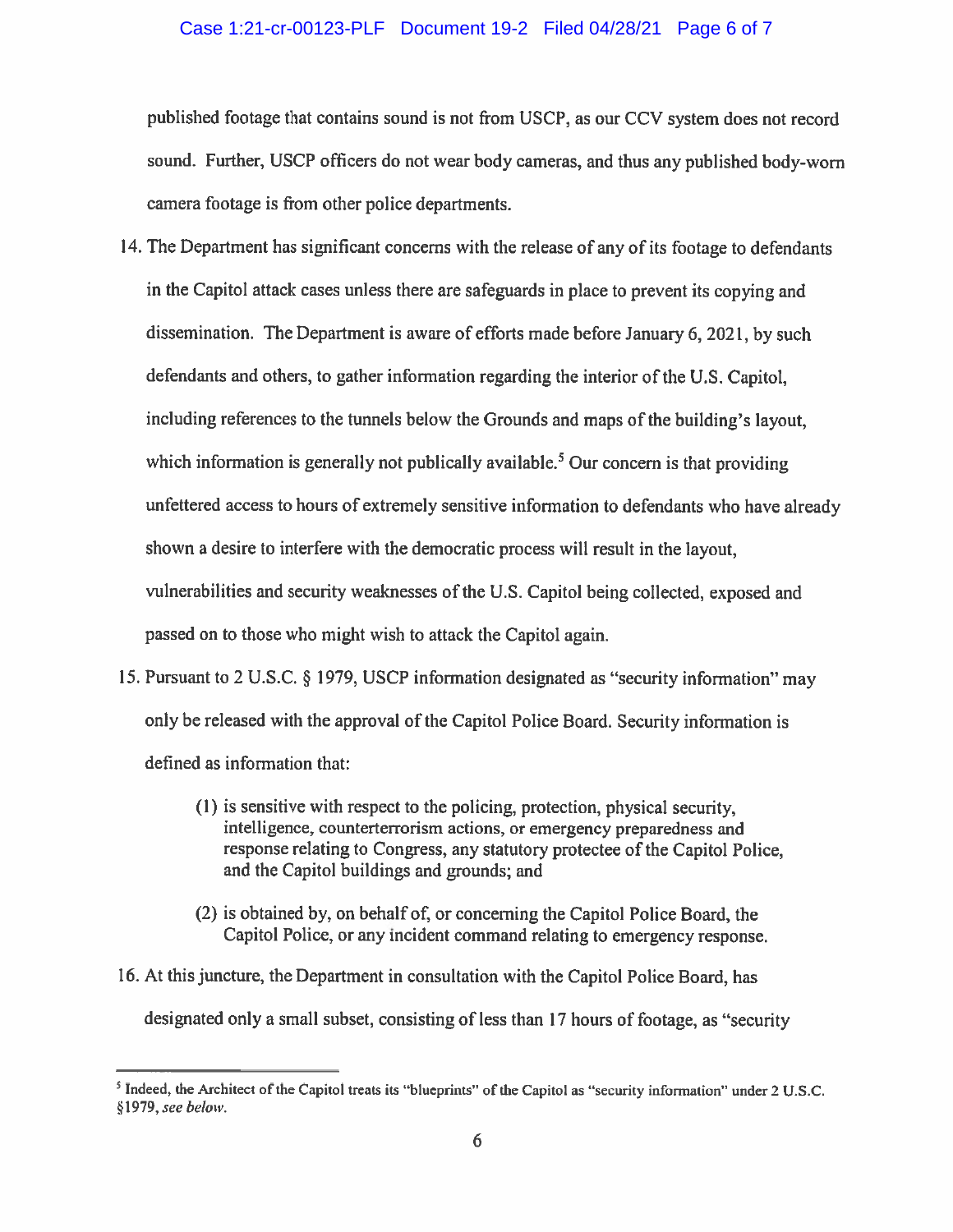# Case 1:21-cr-00123-PLF Document 19-2 Filed 04/28/21 Page 7 of 7

information," as that footage relates to evacuation of Members from their respective chambers on January 6. In addition, the Department is concerned that defendants may be provided access to large sections of footage or even all of the footage, and would deem such information, in the aggregate, to constitute "security information" under 2 U.S.C. § 1979. The ability of the defendants to copy or disseminate such footage would provide the defendants or others to whom it is released with a clear picture of the interior of the Capitol, including entry and exit points, office locations, and the relation of the crucial chambers and offices (such as the Speaker's Office or Majority Leader's Office) to other areas of the Capitol.<sup>6</sup>

I declare under the penalty of perjury under the laws of the United States of America that the foregoing is true and correct. Executed on this  $\frac{17}{16}$  day of March 2021.

Thomas A. DiBiase

 $\delta$  The aggregating of information as creating a national security risk is known as the Mosaic Theory. See, https://en.wikipedia.org/wiki/Mosaic\_theory\_of\_intelligence\_gathering, last accessed March 2, 2021.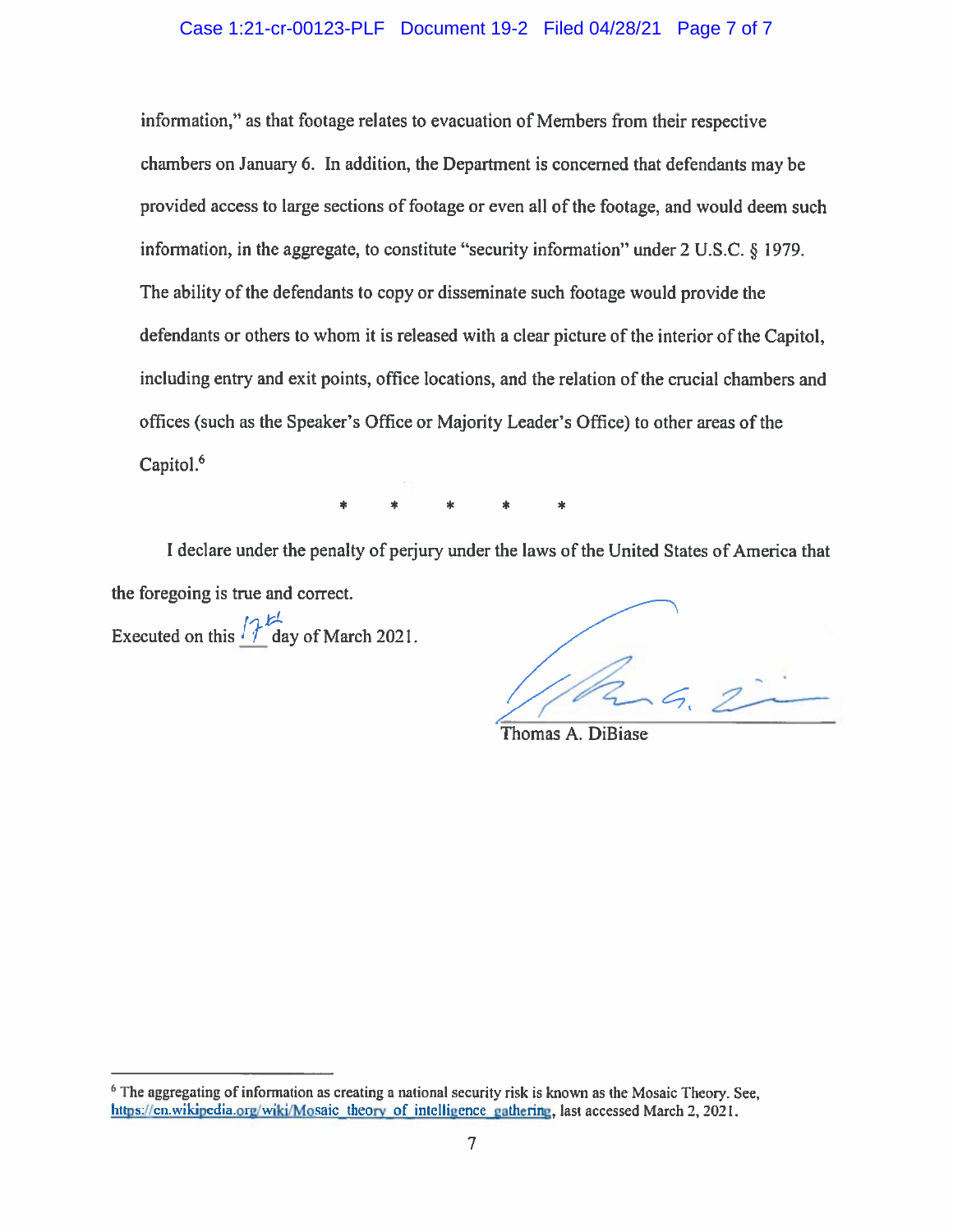

# **Directive**

Directive # **Initiating Unit: CALEA:** 

1000.002 **Security Services Bureau**  $N/A$ 

**Retrieval of Archived Video** 

**Effective Date: Review Date:** 

02/06/2015 1<sup>st</sup> February

# **Contents**

| 3              |  |
|----------------|--|
| $\overline{4}$ |  |
| 5              |  |
| 6              |  |
| $\mathcal T$   |  |
| 8              |  |
| $\mathbb Q$    |  |
|                |  |
|                |  |
| 19             |  |

# **Authority and Coverage**  $13<sup>°</sup>$

- The Chief of Police is the chief executive officer of the  $14$
- United States Capitol Police (USCP) and is 15
- responsible for the day-to-day operation and 16
- administration of the USCP. 17

This policy may be revised at the discretion of the 18

Chief of Police, consistent with applicable law, rule, 19

and regulation. 20

# Definition(s)  $\overline{21}$

- **CP-411 Request for Copy/Review of Video**  $22\,$
- Recordings. A form created by the USCP to 23
- document and control the request and dissemination 24
- or archived video footage. 25

# **General Policy** 26

- 27 The Department must maintain appropriate internal
- 28 controls on the use and duplication of archived video
- footage to ensure the chain of custody for all copied 29
- video footage. In support of national security and 30
- legitimate law enforcement purposes, the Department  $31$
- adjudicates any and all requests for recorded security 32
- 33 camera video footage to include the dissemination of footage through established channels. Prescribed law 34 enforcement purposes for the CP-411 include: 35
- required for court, subpoena, Office of Professional 36 Responsibility (OPR), or training, but may include any
- 37 authorized investigation. This policy will identify the 38
- parties that are able to request video (USCP sworn 39
- officials or their civilian equivalent) and the role of the 40
- Security Services Bureau (SSB) and Chief of 41
- 42 Operations (COO) in assuring that any request for
- disseminating archived video follows an appropriate 43
- 44 business purpose.
- The USCP was tasked by its statutory oversight 45
- committees to expand the video retrieval capabilities of 46
- the Capitol Complex. The design, installation, and 47
- maintenance of this system are delegated to the SSB. 48
- The Capitol Police Board directed that cameras would 49
- only be used for matters related to national security 50
- and legitimate law enforcement purposes (e.g., serious 51
- crimes). The COO is the sole authority for the approval 52
- of any and all requests for archived video footage, with 53
- the exception of the Office of the Inspector General 54
- (OIG) which has the ability to duplicate archived video 55
- footage for its own investigations. 56
- In addition, this policy identifies the expectations for 57
- accessing and using video footage. This policy does 58
- not apply to the use of video as an operational aid 59
- 60 (e.g., supporting the USCP Command Center
- Operations during an incident). Instead, this policy is 61
- 62 intended to safeguard against the transfer of archival
- video for non-operational activities (e.g., as an aid to 63
- officers in filing reports). Video footage received 64
- through an approved request should not be delivered. 65
- copied, or transmitted to anyone other than necessary 66
- parties (e.g., court, General Counsel) without approval 67
- from the COO. 68
	-
- The USCP, through SSB, maintains a sophisticated 69
- 70 closed circuit television system (CCTV) system that
- includes cameras strategically placed throughout the 71.
- 72 Capitol Complex to provide situational awareness to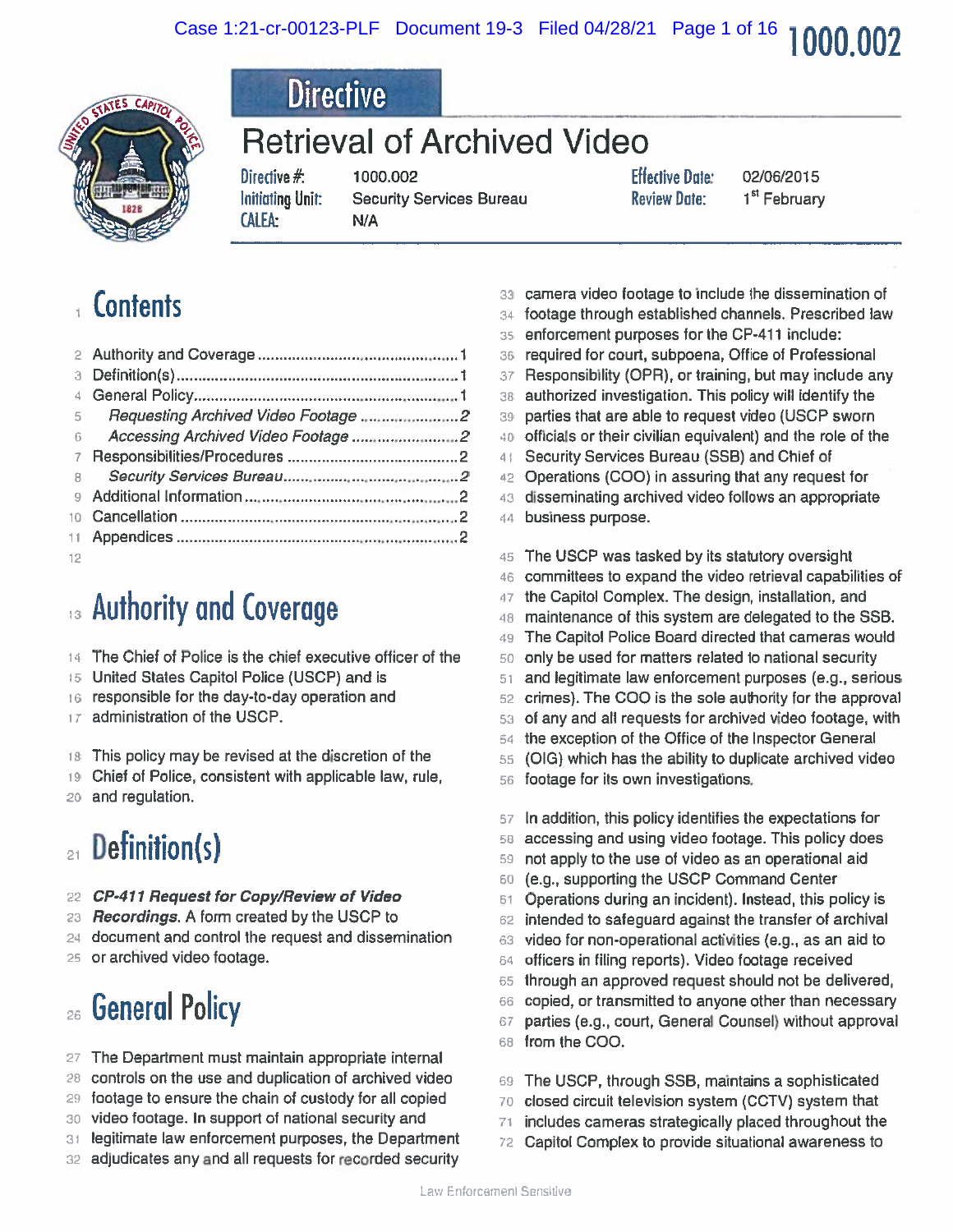- Ť. USCP personnel, supporting national security, and
- legitimate law enforcement purposes.  $\overline{c}$
- **Requesting Archived Video Footage** 3
- The CP-411 must be routed through the chain of  $\overline{4}$
- command and ultimately approved by the COO. A 5
- requesting official must also have signed the signature 6
- sheet acknowledging they have received and reviewed  $\overline{7}$
- this policy and relevant standard operating R.
- procedures. Requests for archived video footage via 9
- the CP-411 must be made at least at the level of 10
- Sergeant (or their civilian equivalent) and should be 11
- reviewed and approved by the relevant Deputy Chief  $12$
- (or civilian equivalent) before it is sent to the Office of 13
- the COO for official approval. The COO will forward 14
- the request to the SSB upon approval. 15

#### **Accessing Archived Video Footage** 16

- Workstations, as well as the requisite access 17
- privileges for access to archived video footage from 18
- the Video Management System (VMS), are issued by 19
- the SSB to officials (mostly at the rank of Captain and 20
- above) in the Operational Bureaus, In addition, the 21
- SSB provides access privileges to any individual in 22
- organizations that frequently require video footage for 23
- operational purposes, including the USCP Command 24 25 Center, Communications, the Criminal Investigations
- Section, OGC, OPR, OIG, and SSB, Archived video 26
- can be used for operational activities, including 27
- supporting Command Center Operations during an 28
- incident or supporting USCP investigation. USCP 29
- personnel should not use or reference archived video 30
- in their reports which are used in court proceedings  $31$
- unless they have written approval from the COO. 32
- Retrieving, using, or duplicating archived video footage 33
- in cases not related to national security or significant  $34$
- law enforcement operations (e.g., traffic stops, 35
- accident reporting), could expose the location of our 36
- CCTV cameras or identify our surveillance tactics. This 37
- presents a threat to national security, as making this 38
- information public could be utilized by a potential 39 adversary. 40
- 
- Video footage should be used only in the prescribed  $41$ manner documented in the CP-411 within the strict 42
- controls outlined in this policy. If the reason for a 43
- request or usage of the video footage changes, 44
- another CP-411 form should be completed and 45
- provided through the proper chain of command to 46
- amend the initial CP-411. 47

# Responsibilities/Procedures

#### **Security Services Bureau** 49

- SSB is responsible for the following: 50
- Process an approved request and schedule a time 51 1.
- for the requesting official to pick-up the video 52
- 53 footage. Only the requesting official or an alternate
- designated in writing by the requesting official may 54
- pick up the video. 55
- Assign a request tracking number to ensure 56 2. accountability and proper internal controls and 57 SB record all video requests and custody transfers with the assigned tracking number in an approved 59 location. Any changes to the original request will 60 require a new CP-411. 61
- Stores video footage for 30 days per system 62  $3.$ capabilities. Officials should be aware that system 63 maintenance or malfunctions may make video 64 unavailable prior to the 30 days. For this reason, 65 video retrieval requests should be made promptly. 66 SSB will maintain an archive of any approved 67
- video footage requests. 68

# **Additional Information**

- 70 Retrieval, use, or duplication of archived video footage
- would not be in compliance with the intent of Congress 71.
- 72 when it established the VMS.

# <sub>23</sub> Cancellation

74 None.

# <sub>75</sub> Appendices

- 76 None.
- 77 78



**Kim C. Dine Chief of Police**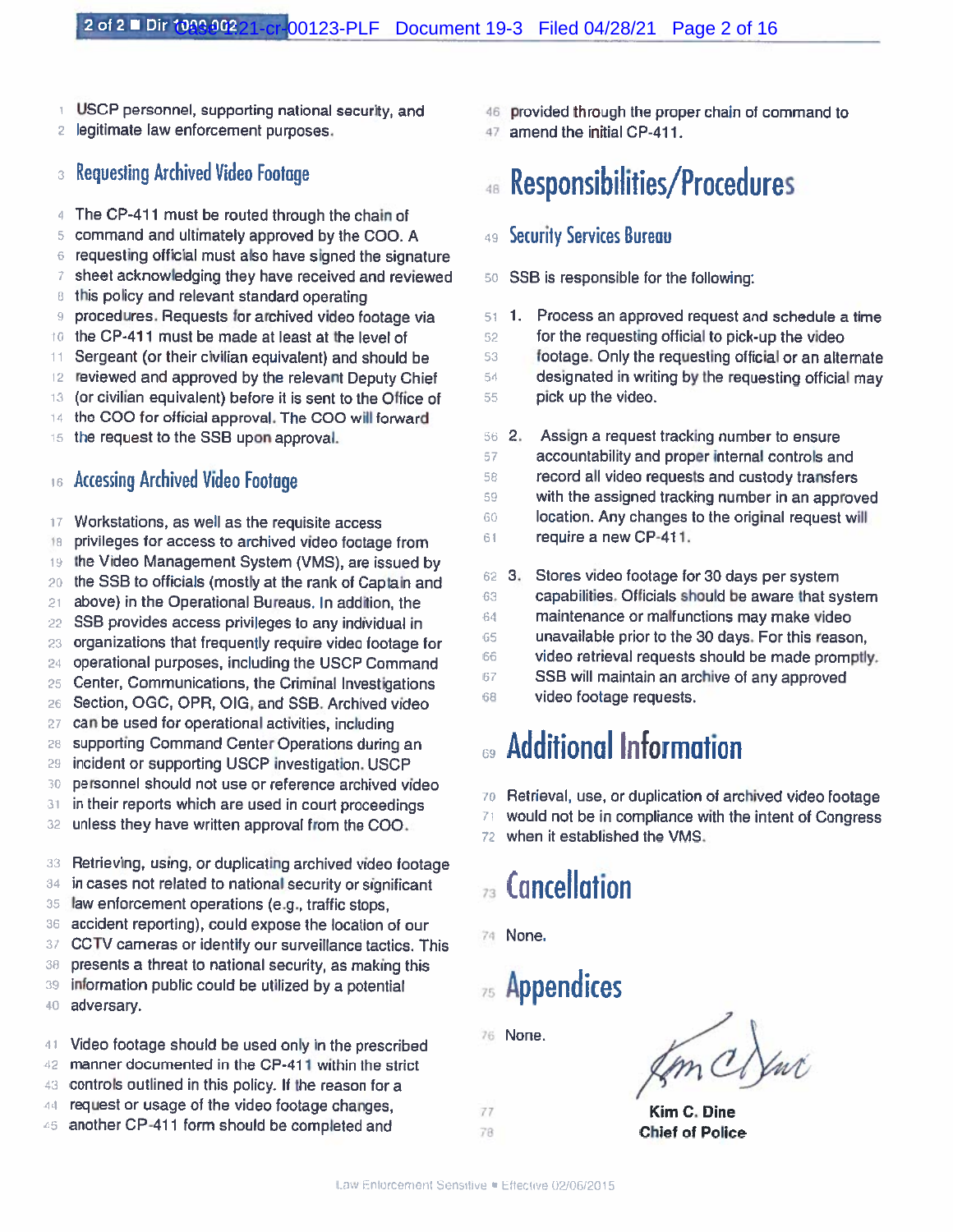

# REQUEST FOR VIDEO RECORDINGS

(Please Type or Print Legibly)

|                                                                                                                                             | TO BE COMPLETED BY REQUESTING EMPLOYEE                         |                 |                             |                                 |                 |
|---------------------------------------------------------------------------------------------------------------------------------------------|----------------------------------------------------------------|-----------------|-----------------------------|---------------------------------|-----------------|
| 1. TYPE OF RECORDING                                                                                                                        | $\Box$ CD/DVD<br><b>Q REVIEW</b><br>□ PHOTO/SNAPSHOT           |                 |                             |                                 |                 |
| 2. REASON FOR REQUEST                                                                                                                       | <b>Q SUBPOENA</b><br><b>Q COURT</b><br>□ OTHER (explain)       |                 |                             | <b>O TRAINING</b><br>$\Box$ OPR | $Q$ OGC/OEC     |
| 3. REQUEST DATE                                                                                                                             | <b>4. DATE NEEDED</b>                                          |                 |                             |                                 |                 |
| <b>4. TYPE OF EVENT</b>                                                                                                                     | <b>5. EVENT DATE AND</b><br><b>TIME</b>                        |                 | <b>6. LOCATION OF EVENT</b> | 7. CAMERAS                      |                 |
| 8. VIDEO START DATE                                                                                                                         |                                                                |                 | <b>10. VIDEO END DATE</b>   |                                 |                 |
| 9. VIDEO START TIME                                                                                                                         |                                                                |                 |                             | 11. VIDEO END TIME              |                 |
| <b>12. CFN</b>                                                                                                                              |                                                                | <b>13. CCN</b>  |                             |                                 |                 |
| 14. NAME AND UNIT OF OFFICER(S) INVOLVED                                                                                                    |                                                                |                 |                             | <b>15. UNIT</b>                 |                 |
| <b>16. REQUESTING OFFICIAL</b>                                                                                                              |                                                                | <b>17. UNIT</b> |                             |                                 |                 |
| <b>18. OFFICE PHONE</b>                                                                                                                     |                                                                |                 | 19. CELL PHONE              |                                 |                 |
| 20. DESIGNATED ALTERNATE (PICK-UP)                                                                                                          |                                                                |                 |                             | <b>21. UNIT</b>                 |                 |
|                                                                                                                                             |                                                                |                 |                             |                                 |                 |
| 22. OFFICE PHONE                                                                                                                            | 23. CELL PHONE                                                 |                 |                             |                                 |                 |
|                                                                                                                                             | <b>CHIEF OF OPERATIONS APPROVAL</b>                            |                 |                             |                                 |                 |
| <b>24. SIGNATURE</b><br>25. PRINTED NAME                                                                                                    |                                                                |                 | <b>26. DATE</b>             |                                 |                 |
|                                                                                                                                             |                                                                |                 |                             |                                 |                 |
|                                                                                                                                             | TO BE COMPLETED BY SYSTEM OPERATIONS SECTION (SOS)             |                 |                             |                                 |                 |
| 27. SIGNATURE<br>28. PRINTED NAME                                                                                                           |                                                                |                 |                             |                                 |                 |
|                                                                                                                                             |                                                                |                 |                             |                                 |                 |
|                                                                                                                                             | 29. VIDEO REQUEST TRACKING NUMBER<br><b>30. DATE COMPLETED</b> |                 |                             |                                 |                 |
|                                                                                                                                             | TO BE COMPLETED BY EMPLOYEE RECEIVING VIDEO                    |                 |                             |                                 |                 |
| WARNING: UNAUTHORIZED USE, DUPLICATION OR DISSEMINATION OF INFORMATION CONTAINED<br>ON THIS CD/DVD MAY RESULT IN APPROPRIATE ADVERSE ACTION |                                                                |                 |                             |                                 |                 |
| <b>31. EMPLOYEE SIGNATURE</b>                                                                                                               |                                                                |                 |                             | 32. EMPLOYEE PRINTED NAME       | <b>33. DATE</b> |
|                                                                                                                                             |                                                                |                 |                             |                                 |                 |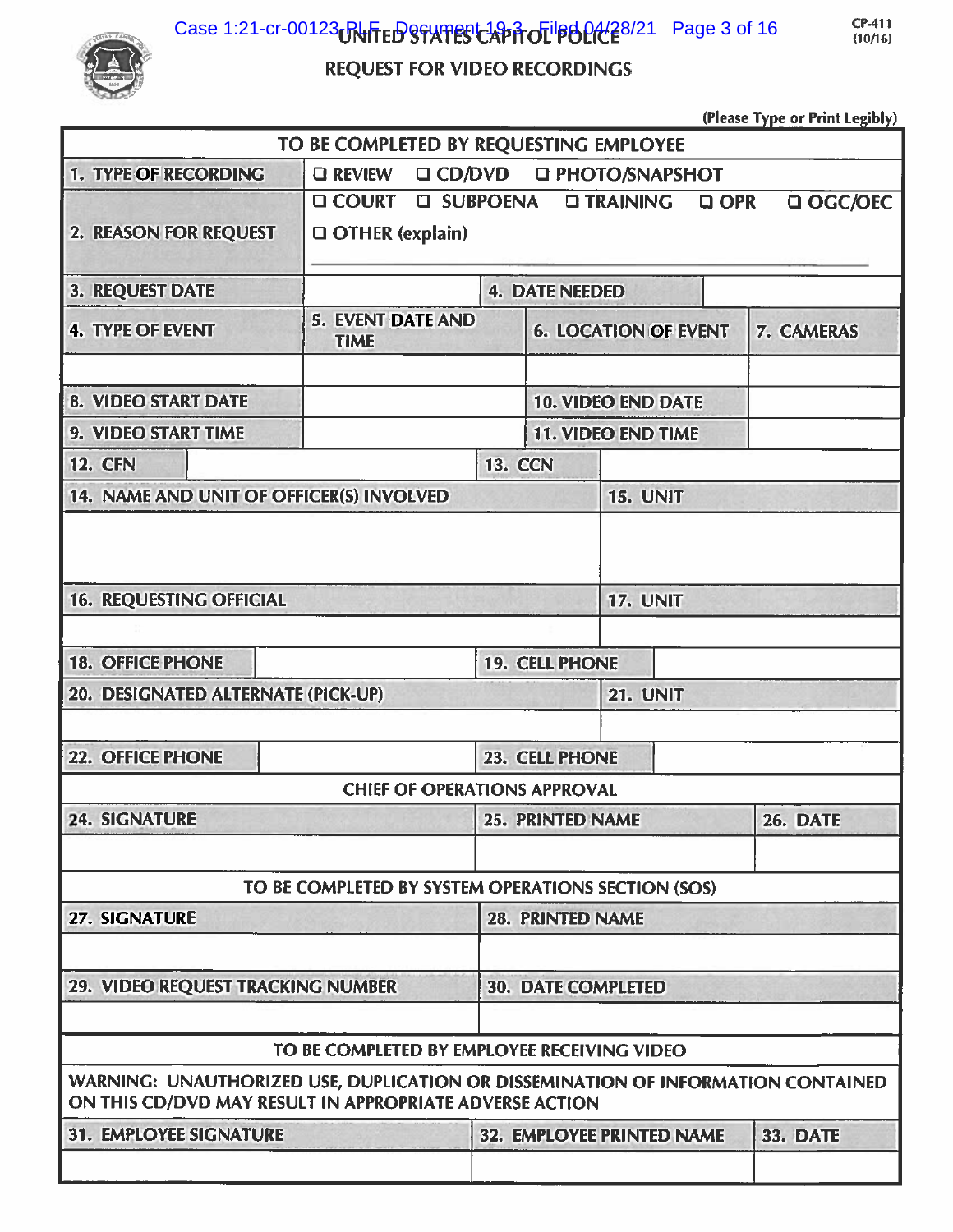Case 1:21-cr-00123-PLF Document 19-3 Filed 04/28/21 Page 4 of 16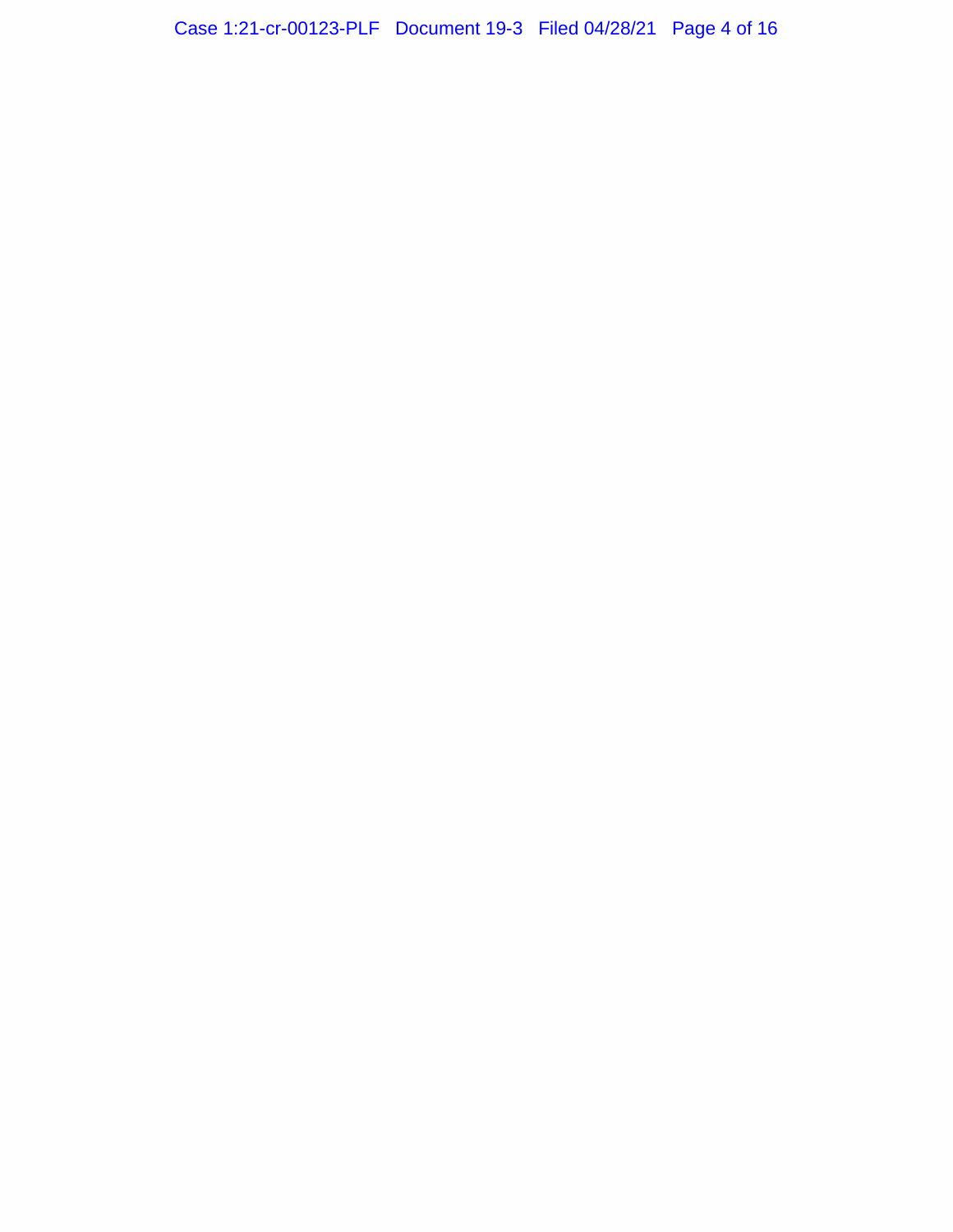# **SUPERIOR COURT OF THE DISTRICT OF COLUMBIA CRIMINAL DIVISION**

| <b>DISTRICT OF COLUMBIA</b> |                              |
|-----------------------------|------------------------------|
|                             | Docket No.: 2018 CTF 017464  |
| v.                          | Court Date: January 22, 2019 |
|                             | Courtroom 116                |
|                             |                              |
| <b>RICKY WISEMAN</b>        |                              |
|                             |                              |

# PROTECTIVE ORDER CONCERNING THE DISCLOSURE AND USE OF UNITED **STATES CAPITOL POLICE SURVEILLANCE VIDEO**

It is this day of 201, hereby

ORDERED that Bryan Brown, attorney for the defendant be permitted to obtain a copy of the street video; and it is

FURTHER ORDERED that Bryan Brown may show the street video in court as necessary to litigate this matter and the video shall not be used for any other case or purpose; and it is

FURTHER ORDERED that Bryan Brown may only show the street video to the defendant and any investigators working on this case and shall not share the street video nor show it to any other person not directly affiliated with this case; and it is

FURTHER ORDERED that neither Bryan Brown, his investigators, nor the defendant are to reproduce, share, disseminate, nor discuss with any person not named in this Order, the depictions shown in the street video; and it is

FURTHER ORDERED that Bryan Brown must return the street video to the Office of the Attorney General after the later of a plea, trial or sentencing in the above-entitled case.

Honorable Judge **Example 19**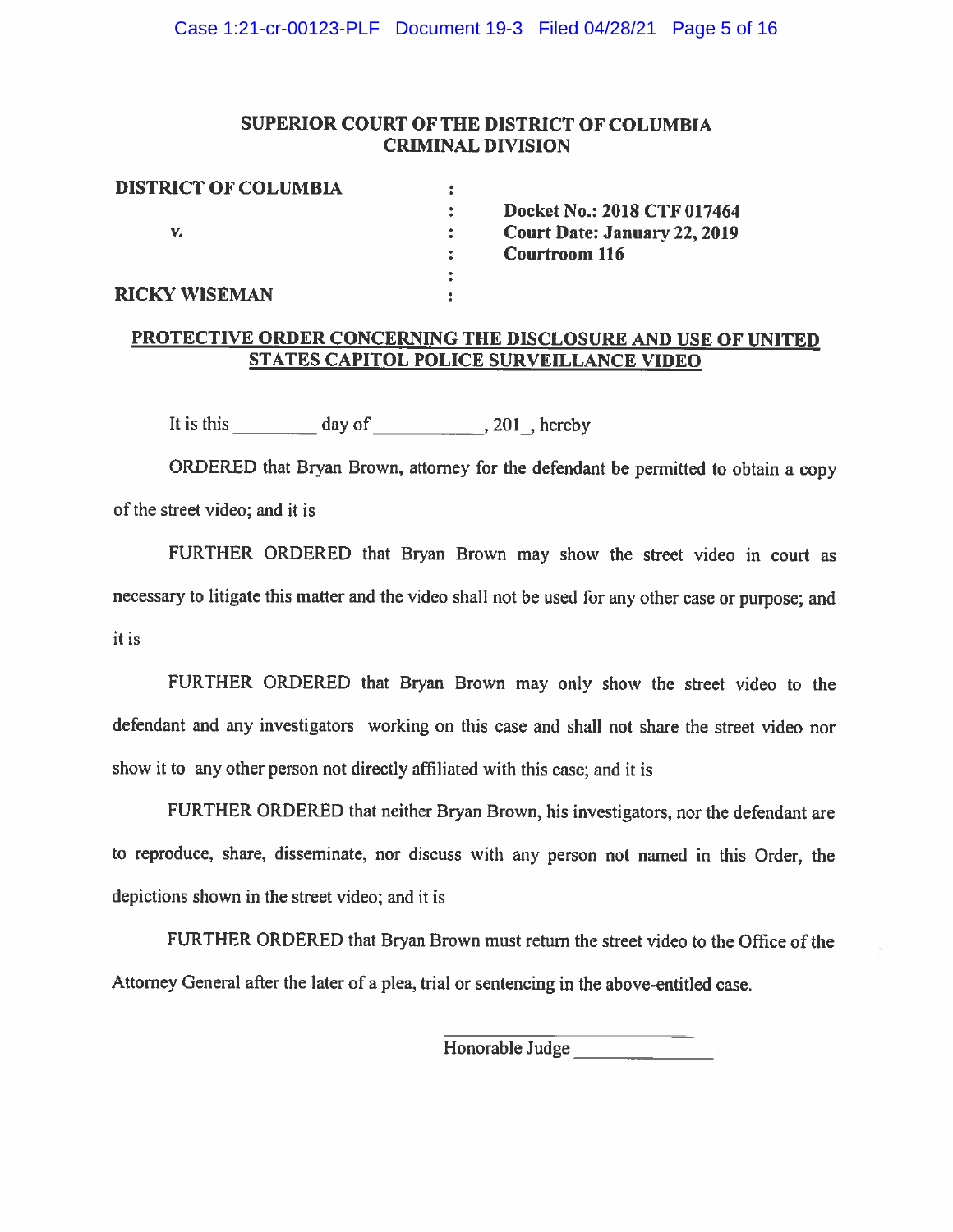# **CERTIFICATE OF SERVICE**

I hereby certify that on this \_26th\_ day of December, 2018, a true copy of the foregoing District of Columbia's Motion for Protective Order Concerning the Disclosure and Use of United States Capitol Police Street Video was sent electronically to Bryan Brown, counsel for the defendant.

Josha D Kysole

**JOSHUA KARPOFF Assistant Attorney General**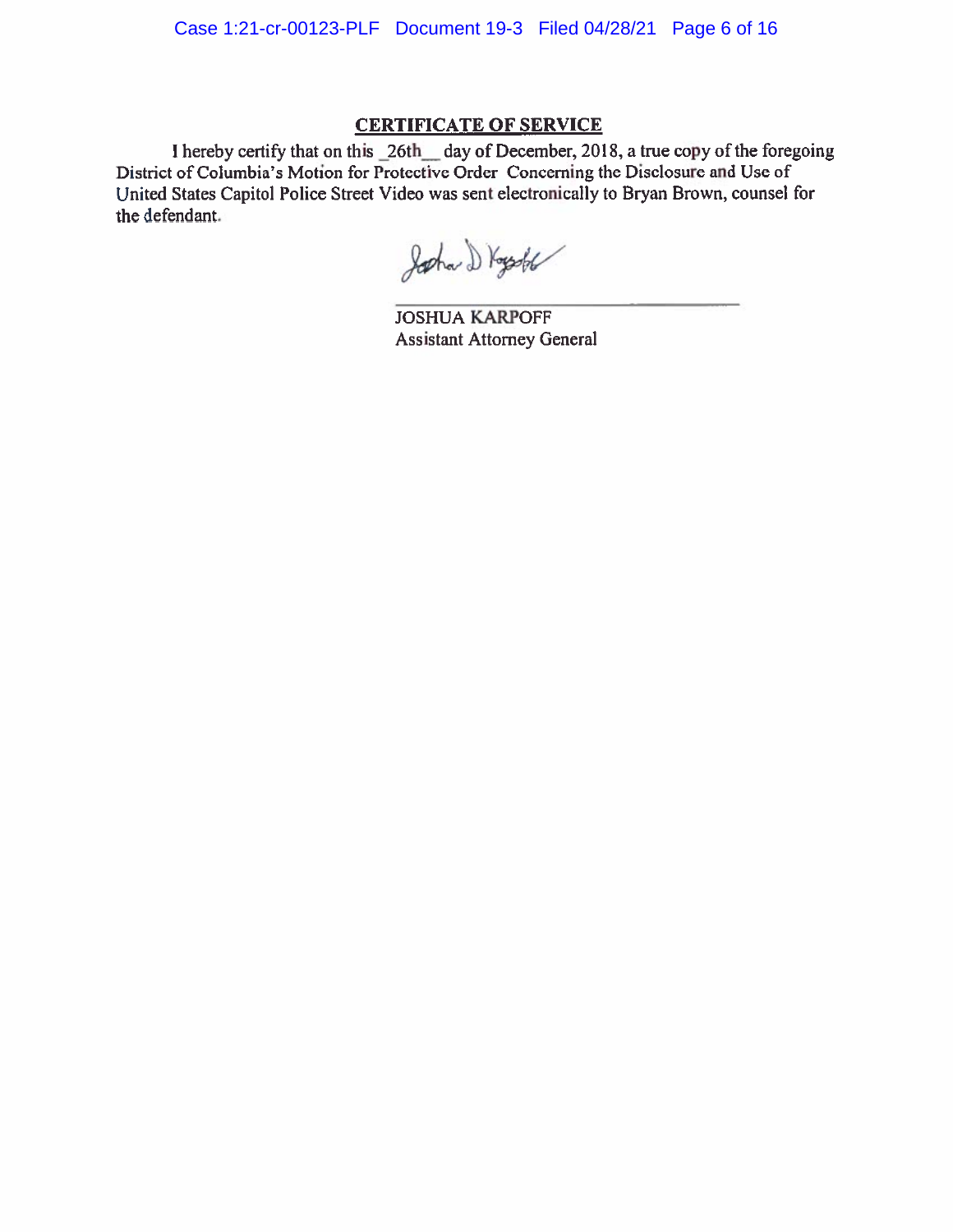# SUPERIOR COURT OF THE DISTRICT OF COLUMBIA **CRIMINAL DIVISION**

| <b>DISTRICT OF COLUMBIA</b> |                                     |
|-----------------------------|-------------------------------------|
|                             | Docket No.: 2018 CTF 017464         |
|                             | <b>Court Date: January 22, 2019</b> |
|                             | Courtroom 116                       |
|                             |                                     |
| <b>RICKY WISEMAN</b>        |                                     |

# DISTRICT OF COLUMBIA'S MOTION FOR PROTECTIVE ORDER CONCERNING THE DISCLOSURE AND USE OF UNITED STATES CAPITOL POLICE STREET **VIDEO**

The District of Columbia ("District"), by and through its attorney, the Office of the Attorney General, hereby moves for a protective order concerning the disclosure and use of United States Capitol Police ("USCP") street video. In support of its motion, the District makes the following representations:

# PROCEDURAL BACKGROUND

On November 28, 2018, the defendant was charged with Driving Under the Influence ("DUI"), in violation of D.C. Code § 50-2206.11(2014 Repl.), and Operating a Vehicle While Impaired ("OWI"), in violation of D.C. Code § 50-2206.14 (2014 Repl.). The case is set for status on January 22, 2019. On December 26, 2018, undersigned counsel received a copy of street video footage related to this case. For national security reasons, as indicated below, the District now files its motion for a protective order.

# **STATEMENT OF FACTS**

On November 1, 2018, at approximately 11:01 p.m., Ricky Wiseman ("defendant") was arrested for impaired driving after he was observed exiting the C-Street garage of the U.S. House of Representatives Cannon building, located at 25 Independence Avenue, S.E., Washington, D.C.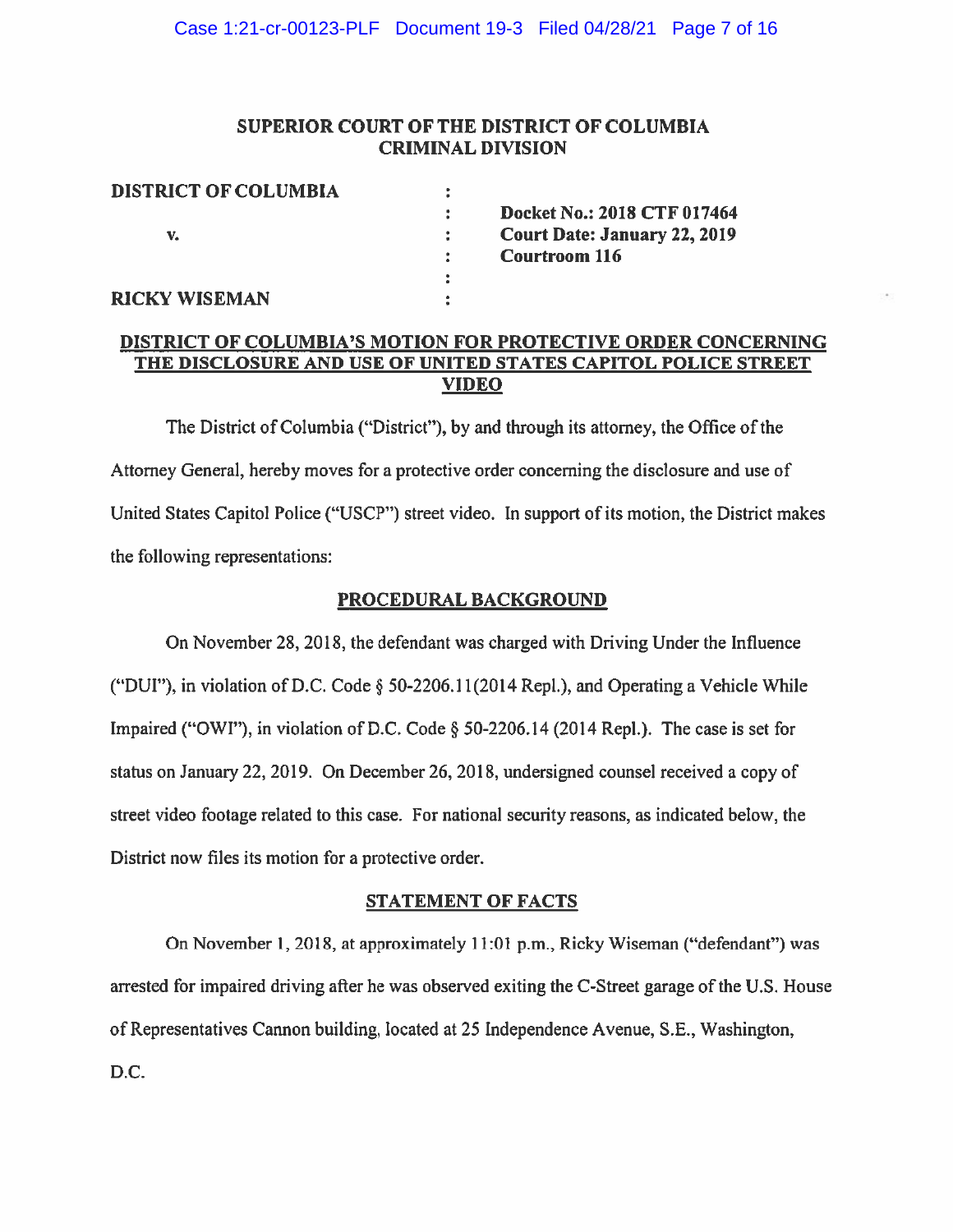#### **ARGUMENT**

# THE COURT HAS DISCRETION TO ISSUE THE PROTECTIVE ORDER IN THIS CASE.

The Court has discretion to issue the protective order given the parameters the government requests. See, e.g., Douglas Oil Co. v. Petrol Stops Northwest, 441 U.S. 211, 219 (1979) (recognizing the need to protect confidential sources in criminal investigations); Black  $\nu$ . Sheraton Corp. of America, 184 U.S. App. D.C. 46, 60-61, 564 F.2d 531, 545-46 (1977) (same). Courts also have recognized the importance of protecting investigative techniques. Id. at 60-61, 564 F.2d at 545-46. Harris v. United States, 594 A.2d 546, 548-49 (D.C. 1991) is instructive. In *Harris*, the Court issued a protective order to defense counsel prohibiting him from sharing a video-taped statement with the defendant, but allowed defense to speak to the defendant regarding the substance of the information. *Id*. The Court held that "[a] restriction on defense counsel that prevents him from revealing what is possibly *Jencks* material does not materially interfere with counsel's duty to advise a defendant on trial-related matters." Id, 594 A.2d at 549, citing State v. Schaeffer, 217 Neb. 4, 6, 346 N.W.2d 701, 703 (1984) ("It is difficult to equate denial of the right to speak to a client with a prohibition against disclosure of the contents of a nonrelevant document..."). Furthermore, the Court found that this restriction was reasonable. It went on to hold that "the trial court imposed the temporary restriction on defense counsel to allow him the opportunity to review the tape before the trial court ruled on the government's request for a protective order. The trial court's procedure enabled counsel to argue the next day against the issuance of a protective order." Id, 594 A.2d at 549, relying on United States  $v_i$ *Eniola*, 282 U.S.App.D.C. 176, 181, 893 F.2d 383, 388 (1990) ("The essence of the sixth amendment threshold is whether defense counsel has demonstrated that the [argued] defense has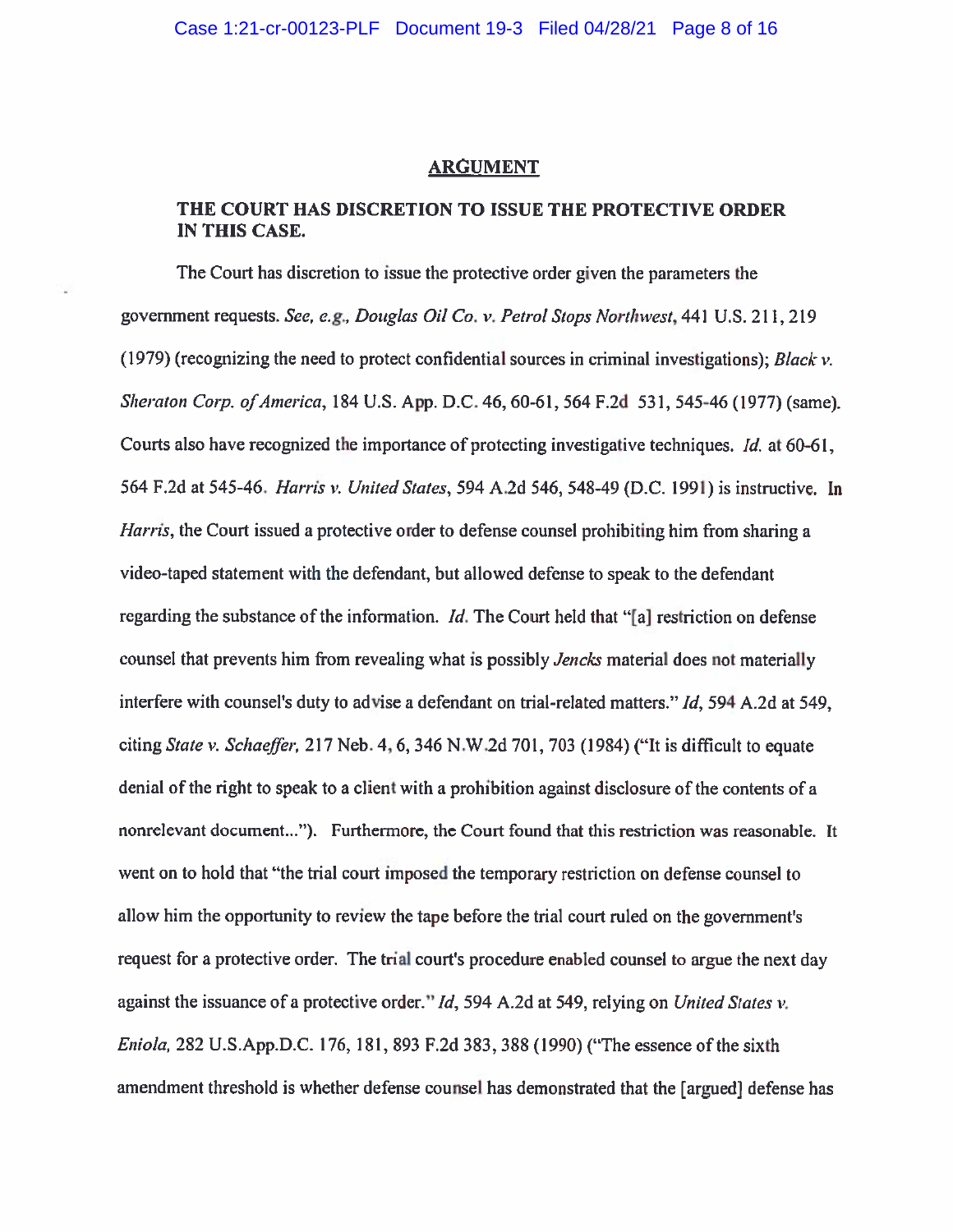# Case 1:21-cr-00123-PLF Document 19-3 Filed 04/28/21 Page 9 of 16

legitimate potential such that [defense counsel] is entitled freely to discuss the strategies with his client for attempting to prove the defense.").

Here, the release of Capitol security street videos could compromise USCP's ability to protect the Capitol. The USCP's primary mission is to police the United States Capitol Buildings and Grounds,<sup>1</sup> and it has the power to enforce the laws of the District of Columbia pursuant to 2 U.S.C. §1961. As part of its policing responsibilities, the USCP maintains and controls a series of video surveillance cameras throughout the Capitol Grounds. The purpose of the cameras is to assist in the maintenance of national security by detecting threats to U.S. Congressmen, their staff, and constituents, deterring and preventing terrorism, and providing for the safety and security of the Capitol Buildings and Grounds. The cameras are generally not used to collect evidence in criminal matters.

The release of security information by USCP is governed by  $2$  U.S.C.  $\S$  1979 (b):

Notwithstanding any other provision of law, any security information in the possession of the Capitol Police may be released by the Capitol Police to another entity, including an individual, only if the Capitol Police Board determine in consultation with other appropriate law enforcement officials, experts in security preparedness, and appropriate committees of Congress, that the release of security information will not compromise the security and safety of the Capitol buildings and grounds or any individual whose protection and safety is under the jurisdiction of the Capitol Police.

"Security information" is defined as any information that is "sensitive with respect to the policing, protection, physical security, intelligence, counterterrorism actions, or emergency preparedness and response relating to Congress ... and the Capitol building and grounds" which is obtained by the Capitol Police.  $2 \text{ U.S.C.}$  § 1979 (a). The locations and capabilities of the

<sup>&</sup>lt;sup>1</sup> The streets and physical locations included in USCP's jurisdiction are outlined in 2 U.S.C.  $\S$  $1967(b)$ .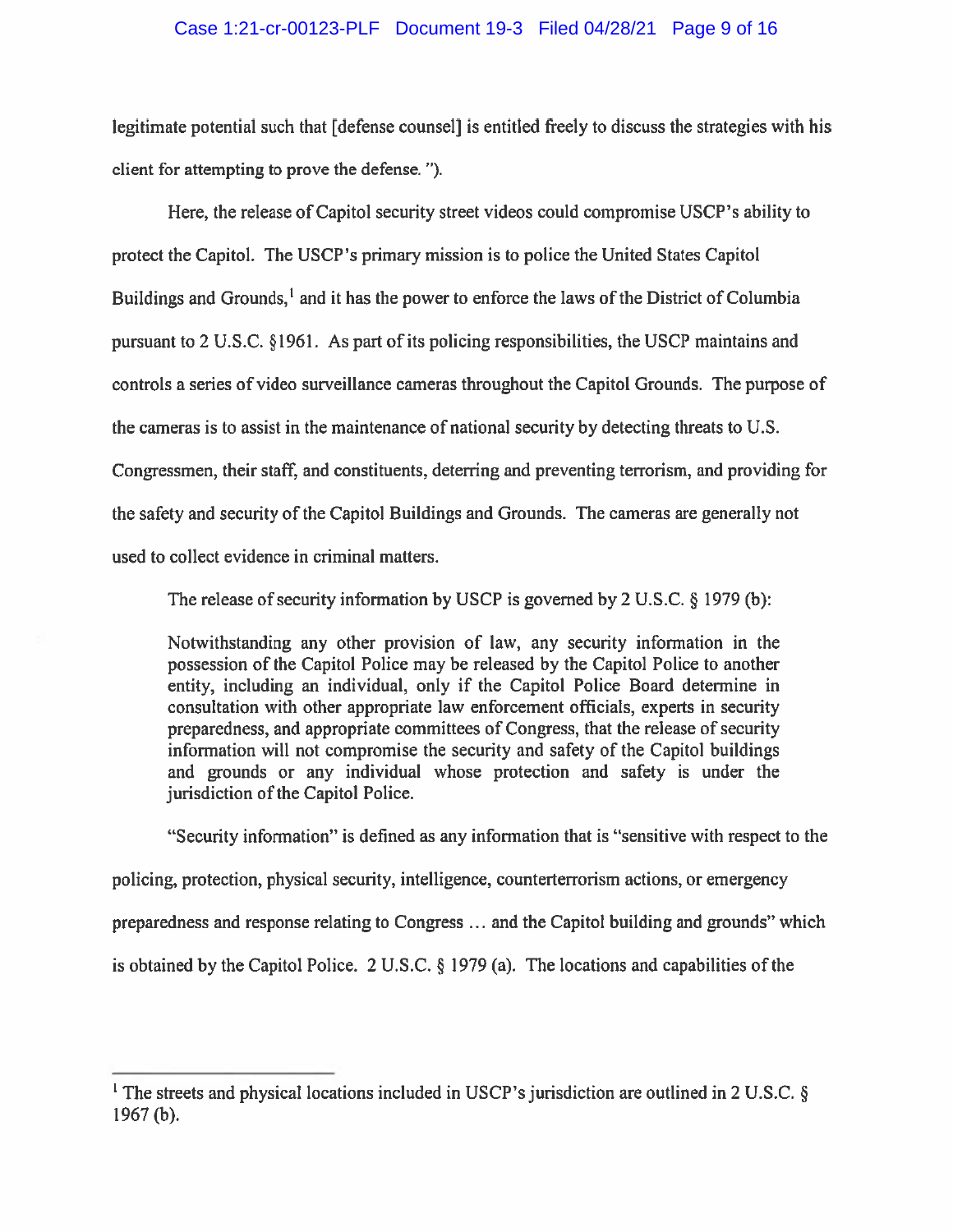## Case 1:21-cr-00123-PLF Document 19-3 Filed 04/28/21 Page 10 of 16

street cameras fall under this definition of security information, as this information directly concerns the policing and protection of the Capitol grounds.

Revealing the locations and capabilities of these cameras could ieopardize USCP's mission to protect the Capitol grounds. The dissemination of information concerning the location and technical capabilities, including the ability to focus, pan, and zoom on a moving or stationary object, as well as information about the image quality will aid people who are intent on finding weaknesses in the United States' ability to protect the Capitol buildings, grounds, and individuals whose protection and safety is under the jurisdiction of the Capitol Police. In the past year the District has prosecuted hundreds of impaired driving cases brought by Capitol Police. Even assuming that many of these arrests were not caught on video and that some of the arrests occurred at the same locations, the systematic release of all of these Capitol security videos in the future would compromise the ability of USCP to protect the Capitol.

The District acknowledges that pursuant to its duty under Super Ct. Crim. R. P. 16, street video obtained by USCP may be discoverable. In Howard v. United States, 656 A.2d 1106, 1111 (D.C. 1995), the Court also allowed reasonable issuance of a protective order. The Court held

Before trial, the prosecutor, out of concern for his obligations under *Brady v*. Maryland, 373 U.S. 83, 10 L. Ed. 2d 215, 83 S. Ct. 1194 (1963), informed the court and defense counsel that Derrick Ross was a suspect in an unrelated armed robbery, although there was no basis for believing that Ross was aware he was under suspicion. The court ruled that this information was too attenuated to fall within the demands of *Brady*. The court issued a protective order prohibiting defense counsel from discussing this information with appellant Howard and from using it as a basis for cross-examining Ross. On appeal, Howard contends that this protective order violated his Sixth Amendment right to counsel, as well as his rights under the Confrontation Clause. We find no abuse of discretion in the court's issuance of this protective order.

Howard, 656 A.2d 1106, at 1111 relying on United States v. Anderson, 509 F.2d 724, 730 (9th Cir. 1975) ("the district court can and should, when appropriate, place defense counsel under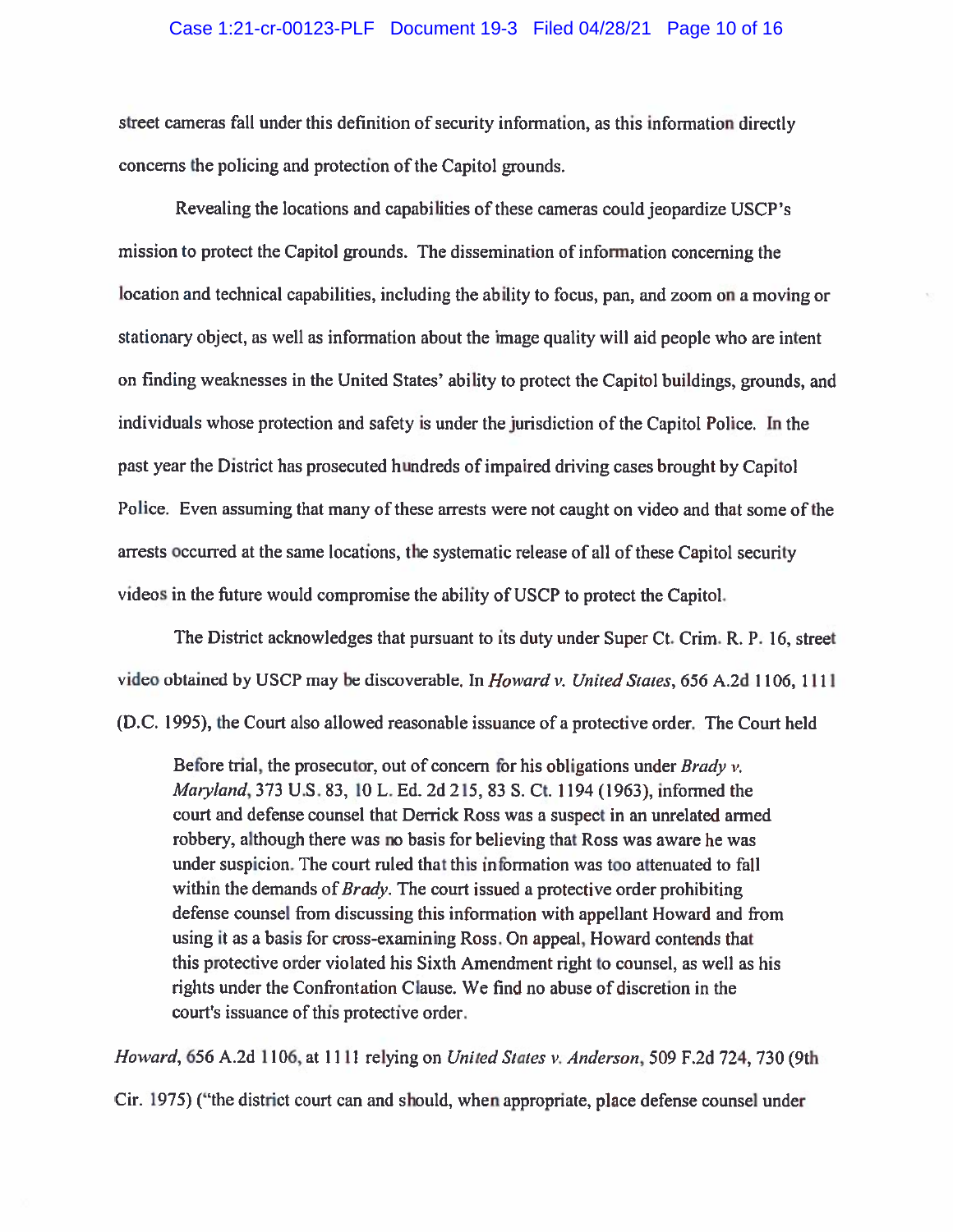# Case 1:21-cr-00123-PLF Document 19-3 Filed 04/28/21 Page 11 of 16

enforceable orders against unwarranted disclosure of the evidence that he has heard."). The government seeks to impose a similar reasonable restriction in this case. Preventing the defense from sharing the locations of these cameras does not interfere with the defendant's rights to confer with counsel or assist with his defense.

The Court should balance the public safety interest of protecting our elected officials with the defendant's right to prepare his defense by issuing a protective order that permits the defendant to prepare for trial and litigate the case but which limits the defendant, and his counsel, from reproducing the videos or using them for any reason not directly related to the litigation of this matter. Thus, the District respectfully asks this Court to issue a protective order pursuant to Super Ct. Crim. R. P. 16 (d), which would control the disclosure and use of the street camera video by the defendant and defense counsel.

A protective order is required in this case because the release of USCP security street videos could compromise USCP's ability to protect the Capitol. Therefore, the government requests that the Court order that when the defendant obtains a copy of the street video, he shall not use this video for any other case or purpose and that his defense counsel shall only be allowed to show the video to the defendant and any investigators working on the case. The government also requests that the Court order that neither defense counsel, his investigators, nor the defendant are to reproduce, share, disseminate, nor discuss with any person not named by the Court in the requested protective order, the depictions shown in the street video. This order should include that all shall be identified to the government and they shall sign a protective order to be prepared by the government which precludes the dissemination to any other person of the disclosed information; "disclosed information" includes any later acquired information derived from the initial disclosure. Finally, the government requests that the Court order that defense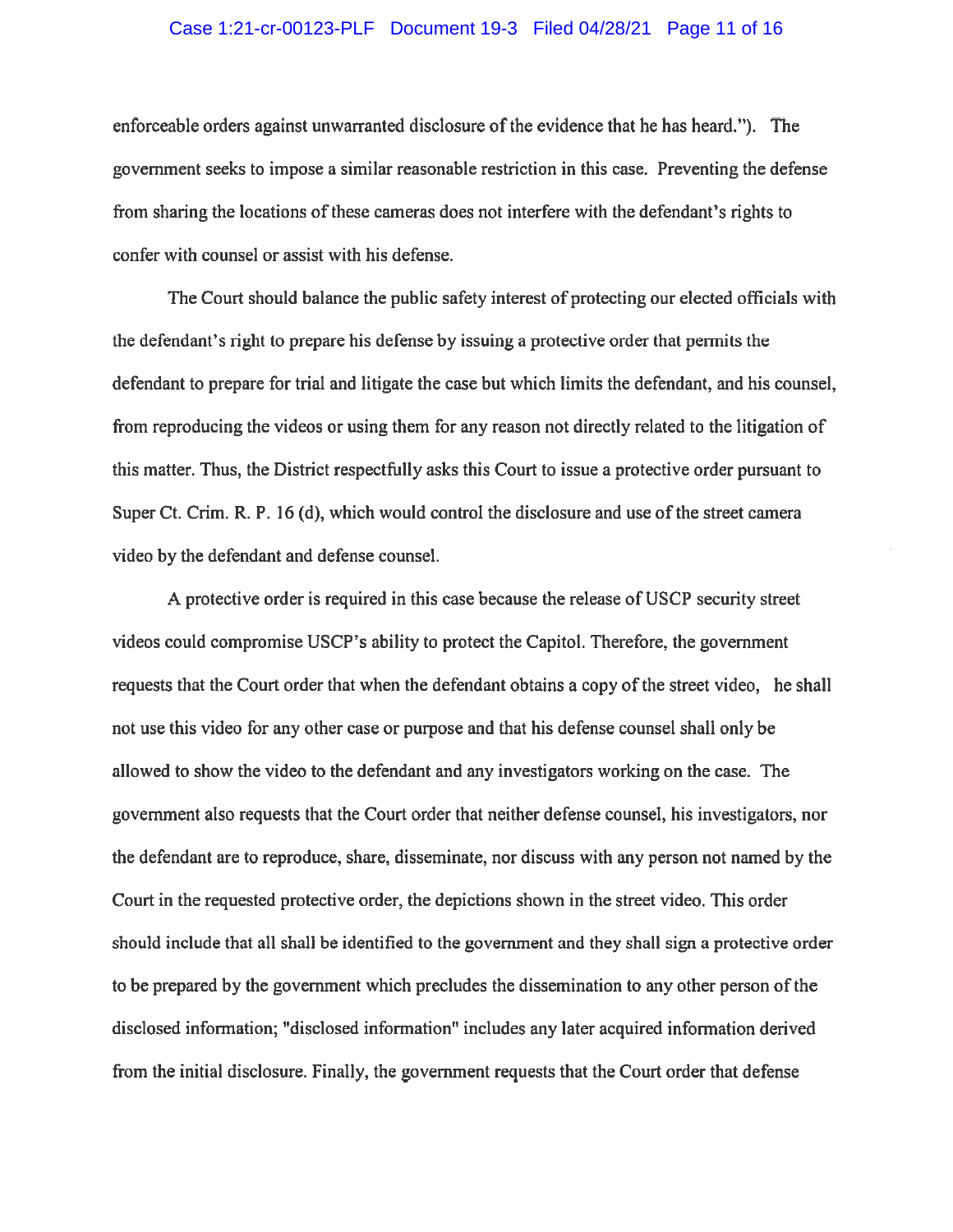counsel must return the street video to the Office of the Attorney General after the later of a plea, trial or sentencing in the above-entitled case.

This protective order would serve the security interests of USCP in protecting our elected

officials while allowing the District to comply with its Rule 16 obligations.

# **CONCLUSION**

Based upon the foregoing facts and arguments, the District respectfully requests that this

Court grant the District's motion for a protective order concerning the use, reproduction, and

disclosure of the United States Capitol Police street video.

Respectfully submitted,

**KARL A. RACINE** Attorney General for the District of Columbia

**TAMAR MEEKINS** Deputy Attorney General, Public Safety Division

Heren Sala

**PETER SABA [975945]** Chief, Criminal Section

Josha D Koystof

JOSHUA KARPOFF [1015629] BY: **Assistant Attorney General** 441 4th Street, N.W., Suite 1060N Washington, D.C. 20001 PHONE: (202) 727-3398 Joshua.Karpoff@dc.gov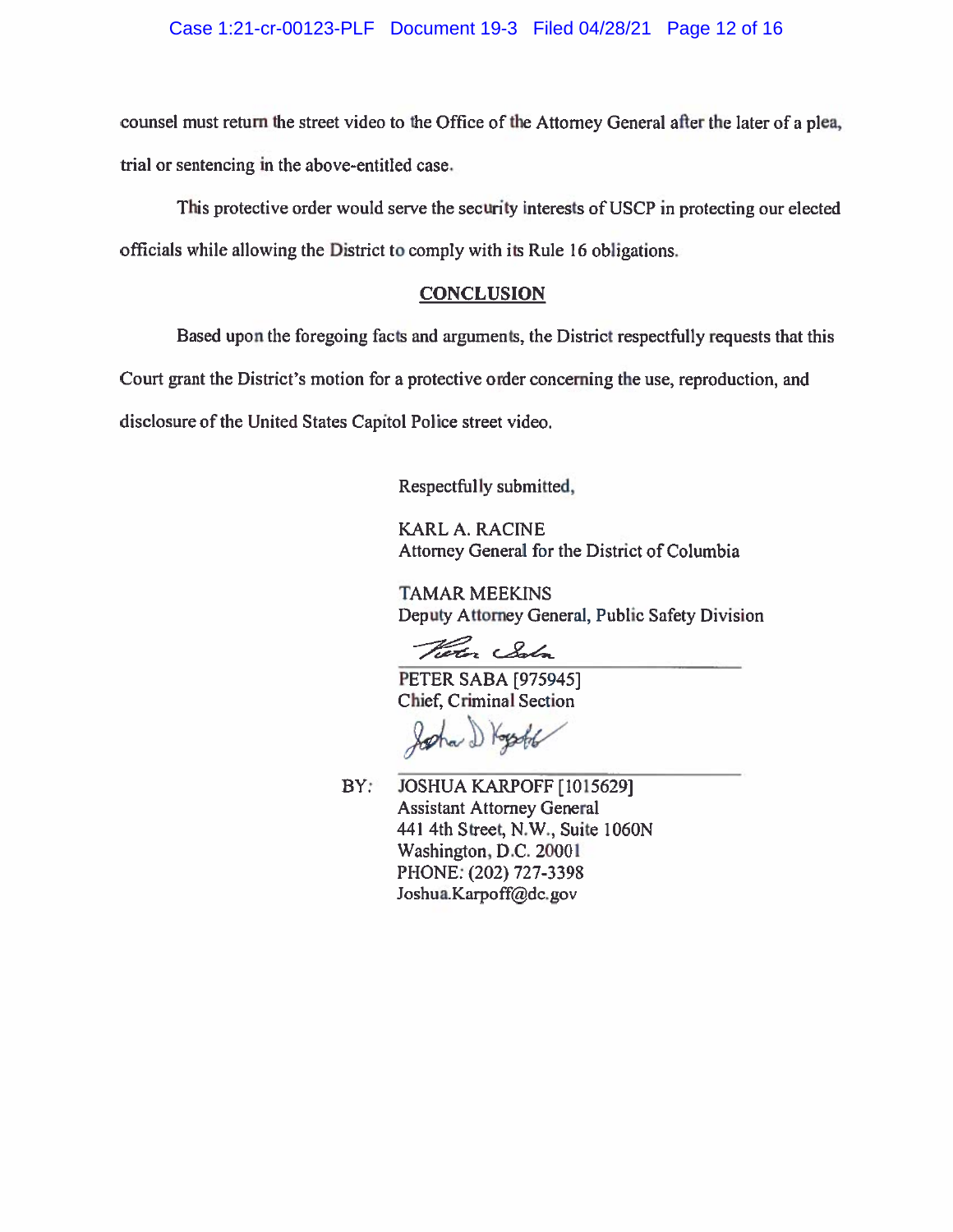

#### **UNITED STATES CAPITOL POLICE WASHINGTON, DC 20510-7218**

Phone 202-224-5151

**January 11, 2021** 

#### **Information Sharing Agreement**

Officials and agents of the Metropolitan Police Department of the District of Columbia (MPD) coordinating with the United States Capitol Police (USCP) during the course of investigations related to the events of January 6, 2021 relating to the U.S. Capitol, acknowledge, understand, and agree that the USCP is a legislative branch agency and, as such, all information, to include video, audio, photographic and documentary information, shared by the USCP during these investigations, shall remain in the legal control of the USCP subject to any and all applicable release and non-disclosure requirements of Congress. Information exchanged as part of these investigations shall not be reclassified. All information originating with and provided by the USCP as part of these investigations remains the property of and under the legal control of the USCP, and if provided to MPD will be returned to the USCP at the conclusion of the investigation. This restriction does not apply to any video, audio, photographic or documentary evidence that is used as evidence or discovery as part of any prosecution of any criminal offense.

Sean P. Gallagher **Acting Assistant Chief** United States Capitol Police

**Captain Carlos Heraud** Homicide Branch Commander Metropolitan Police Department of the District of Columbia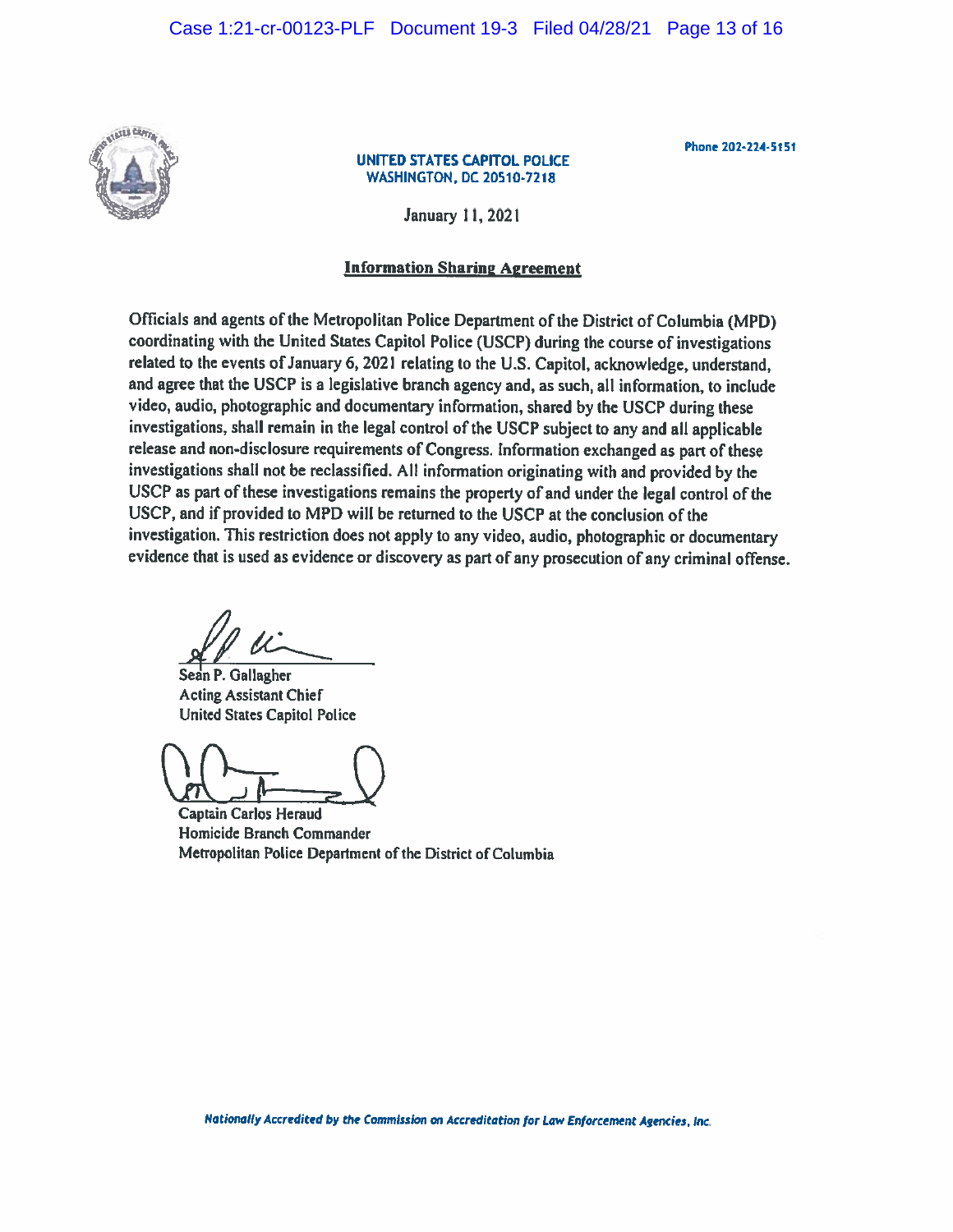Case 1:21-cr-00123-PLF Document 19-3 Filed 04/28/21 Page 14 of 16

 $\sim$